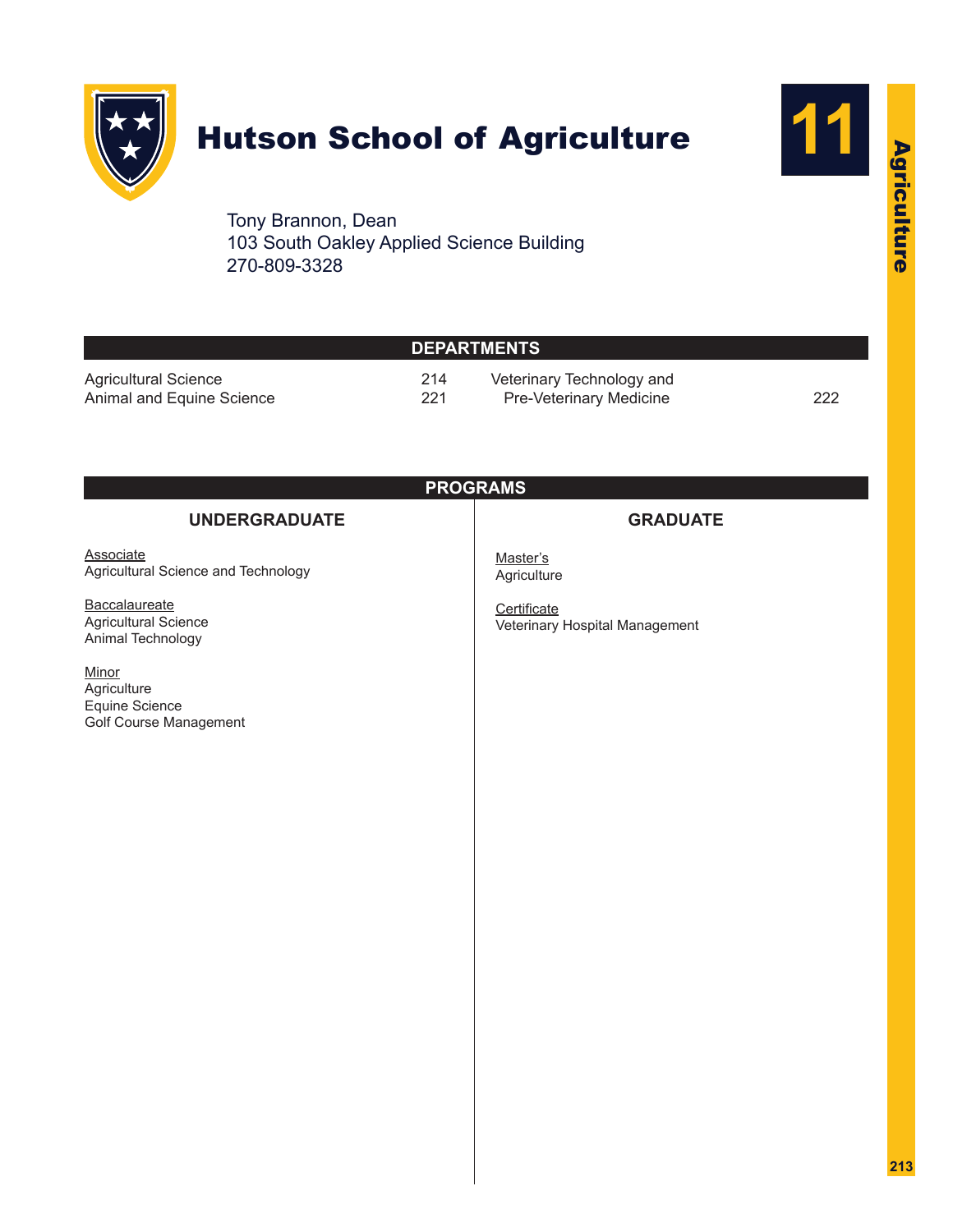# Hutson School of Agriculture

Broad opportunities for students to prepare for agricultural and related careers are offered by the Hutson School of Agriculture. The Hutson School of Agriculture offers three undergraduate degree programs: a Bachelor of Science in Agriculture (*B*.S.A.), a Bachelor of Science with a major in Agriculture, and an Associate of Science with emphasis in agricultural science and technology. Minors are available in agriculture, equine science, and golf course management.

The Hutson School of Agriculture also offers a Master of Science degree with both traditional and on-line options. The purpose of this degree is to provide an opportunity for professional agricultural personnel to obtain an education at the graduate level or to prepare for terminal degree work at the doctoral level. Faculty advisors assist students in planning an appropriate course of study to meet individual goals and to assure a balanced program.

The Hutson School of Agriculture includes the Department of Agricultural Science, the Department of Animal and Equine Science, and the Department of Veterinary Technology and Pre-Veterinary Medicine. Agricultural facilities include the farm laboratory complexes, the Cherry Agricultural Exposition Center, and the Breathitt Veterinary Center. The horse, beef, agronomy, and horticulture facilities are a part of the farm-laboratory complexes. The Cherry Agricultural Exposition Center is utilized for equine and rodeo classes, contests, field days, judging contests, clinics, and numerous agricultural activities.

MSU's Breathitt Veterinary Center (BVC), located in Hopkinsville, Kentucky, has as its primary mission the provision of diagnostic data; however, its mission also includes instruction and research. The laboratory is accredited through the American Association of Veterinary Laboratory Diagnosticians. The center's facilities and personnel provide learning experiences for students in the animal health technology program. The BVC also conducts research dealing with infectious diseases of food animals.

# Department of Agricultural Science

212 Oakley Applied Science South 270-809-3327

**Head:** Brian Parr. **Faculty:** Bellah, Ferguson, Handayani, Hoover, Morrow, Musunuru, Payne, Santiago, M. Shultz, Still.

The Department of Agriculture Science offers a Bachelor of Science in Agriculture with the following tracks: (1) agronomy, (2) agriculture science/ agriscience technology track, (3) agricultural education, (4) agribusiness, (5) agriculture systems technology, and (6) horticulture. The agriculture science/ agriscience technology track includes emphases in emerging technology, communications/public relations, environmental/ health, agriculture public service/leadership, and agriculture technology.

 Facilities for agriculture science include classrooms and labs in Oakley Applied Science South, Howton Agriculture Engineering Building, the West Farm, the Hutson Farm, the North Farm, the Pullen Farm Complex with three greenhouses and environmental center lab, and the agriculture systems technology farm lab.

#### **Agricultural Science and Technology** Associate of Science CIP 01.9999

| (Soo Academic Degrees and Drograms) |  |
|-------------------------------------|--|

(See *Academic Degrees and Programs.*)

# University Studies selections must include:

|     |            | <b>OTHVCLOILY OLGGILD SCILLELIOIS HIGSL INCIGAL</b>          |
|-----|------------|--------------------------------------------------------------|
|     |            | • Scientific Inquiry, Methodologies, and Quantitative Skills |
| BIO |            | 101 Biological Concepts                                      |
|     | or         |                                                              |
| CHE |            | 105 Introductory Chemistry I                                 |
|     | $\alpha r$ |                                                              |
|     |            | PHY 120 General Physics I                                    |
|     |            | MAT 140 College Algebra                                      |
|     |            |                                                              |
|     |            | <b>AGR</b> 100T Transitions                                  |
|     |            | AGR 100 Animal Science                                       |
|     |            | AGR 130 Agricultural Economics                               |
|     |            | AGR 133 Field Applications for Agriculture                   |
| AGR | 160        | <b>Horticultural Science</b>                                 |
|     | or         |                                                              |
| AGR | 240        | Crop Science                                                 |
| AGR | 170        | Introduction to Agricultural Systems Technology              |
| AGR | 199        | Contemporary Issues in Agriculture <sup>1</sup>              |
| AGR | 339        | <b>Computer Applications for Agriculture</b>                 |
| AGR | 345        | Soil Science                                                 |
| AGR | 399        | Professional Development Seminar I                           |
|     | or         |                                                              |
|     |            | AGR 499 Leadership/Professional Development Seminar II       |
|     |            | AGR electives (16 hrs)                                       |
|     |            | Tetel Counterbose Beauticaceants<br>$\sim$ $\sim$            |

**Total Curriculum Requirements .......................................... 62 hrs** <sup>1</sup>AGR 199 will fulfill both the agriculture core and university studies elective.

#### **AREA:**

**Agricultural Science/AgriScience Technology Track**

| Bachelor of Science in Agriculture | CIP 01.9999 |
|------------------------------------|-------------|
|------------------------------------|-------------|

**University Studies Requirements........................................ 40 hrs** (See *Academic Degrees and Programs.*)

University Studies selections must include:

#### **•***Global Awareness, Cultural Diversity and the World's Artistic Traditions*

- *Choose one of the following:*
- AGR 200 International Agricultural Experience
- AGR 353 World Food, Agriculture and Society
- SPA 106 Basic Spanish and Culture for Agriculture
- •*Scientific Inquiry, Methodologies, and Quantitative Skills*
- BIO 101 Biological Concepts
- CHE 105 Introductory Chemistry I
- MAT 140 College Algebra

#### •*Social and Self-Awareness and Responsible Citizenship*

- AGR 199 Contemporary Issues in Agriculture<sup>1</sup>
- BIO 103 Saving Planet Earth
	- *or*
- POL 140 American National Government

### •*University Studies Electives*

- CHE 210 Brief Organic Chemistry *and*
- CHE 215 Organic Chemistry Laboratory
- GSC 199 Earth Science

*or*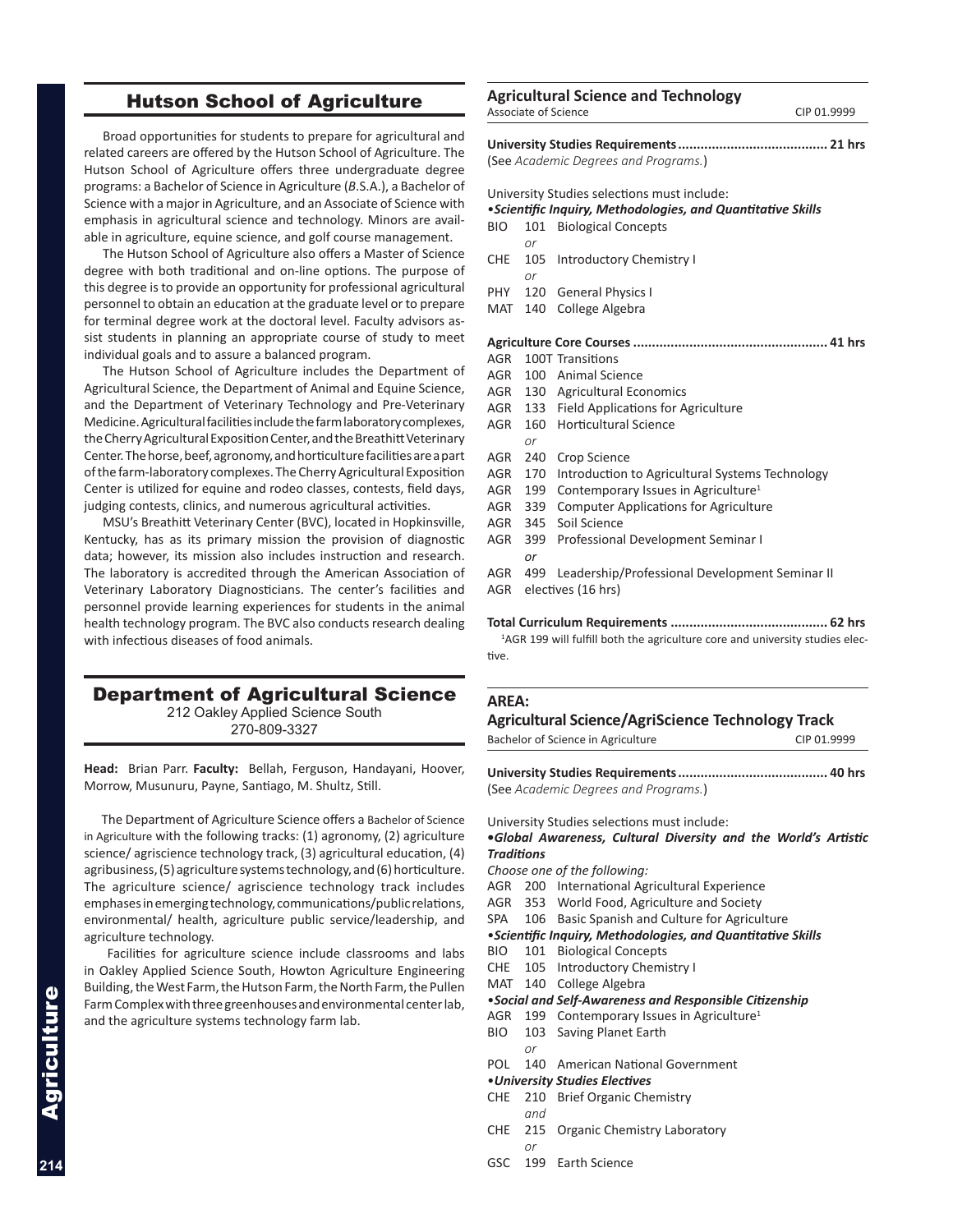| AGR<br>100T Transitions<br>AGR<br>100 Animal Science<br>AGR<br>130 Agricultural Economics<br>133 Field Applications for Agriculture<br>AGR<br>160 Horticultural Science<br>AGR<br>or<br>AGR<br>240<br>Crop Science<br>Introduction to Agricultural Systems Technology<br>AGR<br>170<br>Contemporary Issues in Agriculture <sup>1</sup><br>AGR<br>199<br><b>Computer Applications for Agriculture</b><br>AGR<br>339<br>Soil Science<br>AGR<br>345<br>AGR<br>399<br>Professional Development Seminar I<br>or<br>AGR<br>499<br>Leadership/Professional Development Seminar II<br>Agriculture Senior Capstone<br>AGR<br>599<br>377 Agriculture Safety<br>AGR<br>AGR.<br>433 Farm Management<br>and one of the following:<br>AGR 300 Principles of Animal Nutrition<br>301 Livestock Judging and Evaluation<br>AGR<br>AGR 302 Horse Science<br>AGR 311 Beef Science<br>AGR 312 Dairy Science<br>321 Poultry Science<br>AGR<br>326 Swine Science<br>AGR<br>and one of the following:<br>AGR 330 Principles of Agribusiness<br>333 Agribusiness Records and Analysis<br>AGR<br><b>Agricultural Sales and Merchandising</b><br>AGR<br>337<br>and one of the following:<br>360 Greenhouse Production and Management<br>AGR<br>AGR<br>461 Plant Propagation<br>AGR<br>542<br>Plant Breeding I<br>549 Weeds and Their Control<br>AGR<br>one of the following:<br>AGR 372 Agricultural Metal Processes<br>AGR<br>379<br>Field Equipment Technology Management<br>Soil and Water Engineering<br>AGR<br>470<br><b>Agricultural Power Units</b><br>AGR<br>477<br>Agricultural Electrification Systems<br>AGR<br>576<br><b>Tractor Power Principles</b><br>AGR<br>577<br>and<br>AGR electives (6 hrs) <sup>2</sup><br>Choose one of the following support course emphases. |  |  |  |  |
|------------------------------------------------------------------------------------------------------------------------------------------------------------------------------------------------------------------------------------------------------------------------------------------------------------------------------------------------------------------------------------------------------------------------------------------------------------------------------------------------------------------------------------------------------------------------------------------------------------------------------------------------------------------------------------------------------------------------------------------------------------------------------------------------------------------------------------------------------------------------------------------------------------------------------------------------------------------------------------------------------------------------------------------------------------------------------------------------------------------------------------------------------------------------------------------------------------------------------------------------------------------------------------------------------------------------------------------------------------------------------------------------------------------------------------------------------------------------------------------------------------------------------------------------------------------------------------------------------------------------------------------------------------------------------------------------------------------------------------------------------------|--|--|--|--|
|                                                                                                                                                                                                                                                                                                                                                                                                                                                                                                                                                                                                                                                                                                                                                                                                                                                                                                                                                                                                                                                                                                                                                                                                                                                                                                                                                                                                                                                                                                                                                                                                                                                                                                                                                            |  |  |  |  |
|                                                                                                                                                                                                                                                                                                                                                                                                                                                                                                                                                                                                                                                                                                                                                                                                                                                                                                                                                                                                                                                                                                                                                                                                                                                                                                                                                                                                                                                                                                                                                                                                                                                                                                                                                            |  |  |  |  |
|                                                                                                                                                                                                                                                                                                                                                                                                                                                                                                                                                                                                                                                                                                                                                                                                                                                                                                                                                                                                                                                                                                                                                                                                                                                                                                                                                                                                                                                                                                                                                                                                                                                                                                                                                            |  |  |  |  |
|                                                                                                                                                                                                                                                                                                                                                                                                                                                                                                                                                                                                                                                                                                                                                                                                                                                                                                                                                                                                                                                                                                                                                                                                                                                                                                                                                                                                                                                                                                                                                                                                                                                                                                                                                            |  |  |  |  |
|                                                                                                                                                                                                                                                                                                                                                                                                                                                                                                                                                                                                                                                                                                                                                                                                                                                                                                                                                                                                                                                                                                                                                                                                                                                                                                                                                                                                                                                                                                                                                                                                                                                                                                                                                            |  |  |  |  |
|                                                                                                                                                                                                                                                                                                                                                                                                                                                                                                                                                                                                                                                                                                                                                                                                                                                                                                                                                                                                                                                                                                                                                                                                                                                                                                                                                                                                                                                                                                                                                                                                                                                                                                                                                            |  |  |  |  |
|                                                                                                                                                                                                                                                                                                                                                                                                                                                                                                                                                                                                                                                                                                                                                                                                                                                                                                                                                                                                                                                                                                                                                                                                                                                                                                                                                                                                                                                                                                                                                                                                                                                                                                                                                            |  |  |  |  |
|                                                                                                                                                                                                                                                                                                                                                                                                                                                                                                                                                                                                                                                                                                                                                                                                                                                                                                                                                                                                                                                                                                                                                                                                                                                                                                                                                                                                                                                                                                                                                                                                                                                                                                                                                            |  |  |  |  |
|                                                                                                                                                                                                                                                                                                                                                                                                                                                                                                                                                                                                                                                                                                                                                                                                                                                                                                                                                                                                                                                                                                                                                                                                                                                                                                                                                                                                                                                                                                                                                                                                                                                                                                                                                            |  |  |  |  |
|                                                                                                                                                                                                                                                                                                                                                                                                                                                                                                                                                                                                                                                                                                                                                                                                                                                                                                                                                                                                                                                                                                                                                                                                                                                                                                                                                                                                                                                                                                                                                                                                                                                                                                                                                            |  |  |  |  |
|                                                                                                                                                                                                                                                                                                                                                                                                                                                                                                                                                                                                                                                                                                                                                                                                                                                                                                                                                                                                                                                                                                                                                                                                                                                                                                                                                                                                                                                                                                                                                                                                                                                                                                                                                            |  |  |  |  |
|                                                                                                                                                                                                                                                                                                                                                                                                                                                                                                                                                                                                                                                                                                                                                                                                                                                                                                                                                                                                                                                                                                                                                                                                                                                                                                                                                                                                                                                                                                                                                                                                                                                                                                                                                            |  |  |  |  |
|                                                                                                                                                                                                                                                                                                                                                                                                                                                                                                                                                                                                                                                                                                                                                                                                                                                                                                                                                                                                                                                                                                                                                                                                                                                                                                                                                                                                                                                                                                                                                                                                                                                                                                                                                            |  |  |  |  |
|                                                                                                                                                                                                                                                                                                                                                                                                                                                                                                                                                                                                                                                                                                                                                                                                                                                                                                                                                                                                                                                                                                                                                                                                                                                                                                                                                                                                                                                                                                                                                                                                                                                                                                                                                            |  |  |  |  |
|                                                                                                                                                                                                                                                                                                                                                                                                                                                                                                                                                                                                                                                                                                                                                                                                                                                                                                                                                                                                                                                                                                                                                                                                                                                                                                                                                                                                                                                                                                                                                                                                                                                                                                                                                            |  |  |  |  |
|                                                                                                                                                                                                                                                                                                                                                                                                                                                                                                                                                                                                                                                                                                                                                                                                                                                                                                                                                                                                                                                                                                                                                                                                                                                                                                                                                                                                                                                                                                                                                                                                                                                                                                                                                            |  |  |  |  |
|                                                                                                                                                                                                                                                                                                                                                                                                                                                                                                                                                                                                                                                                                                                                                                                                                                                                                                                                                                                                                                                                                                                                                                                                                                                                                                                                                                                                                                                                                                                                                                                                                                                                                                                                                            |  |  |  |  |
|                                                                                                                                                                                                                                                                                                                                                                                                                                                                                                                                                                                                                                                                                                                                                                                                                                                                                                                                                                                                                                                                                                                                                                                                                                                                                                                                                                                                                                                                                                                                                                                                                                                                                                                                                            |  |  |  |  |
|                                                                                                                                                                                                                                                                                                                                                                                                                                                                                                                                                                                                                                                                                                                                                                                                                                                                                                                                                                                                                                                                                                                                                                                                                                                                                                                                                                                                                                                                                                                                                                                                                                                                                                                                                            |  |  |  |  |
|                                                                                                                                                                                                                                                                                                                                                                                                                                                                                                                                                                                                                                                                                                                                                                                                                                                                                                                                                                                                                                                                                                                                                                                                                                                                                                                                                                                                                                                                                                                                                                                                                                                                                                                                                            |  |  |  |  |
|                                                                                                                                                                                                                                                                                                                                                                                                                                                                                                                                                                                                                                                                                                                                                                                                                                                                                                                                                                                                                                                                                                                                                                                                                                                                                                                                                                                                                                                                                                                                                                                                                                                                                                                                                            |  |  |  |  |
|                                                                                                                                                                                                                                                                                                                                                                                                                                                                                                                                                                                                                                                                                                                                                                                                                                                                                                                                                                                                                                                                                                                                                                                                                                                                                                                                                                                                                                                                                                                                                                                                                                                                                                                                                            |  |  |  |  |
|                                                                                                                                                                                                                                                                                                                                                                                                                                                                                                                                                                                                                                                                                                                                                                                                                                                                                                                                                                                                                                                                                                                                                                                                                                                                                                                                                                                                                                                                                                                                                                                                                                                                                                                                                            |  |  |  |  |
|                                                                                                                                                                                                                                                                                                                                                                                                                                                                                                                                                                                                                                                                                                                                                                                                                                                                                                                                                                                                                                                                                                                                                                                                                                                                                                                                                                                                                                                                                                                                                                                                                                                                                                                                                            |  |  |  |  |
|                                                                                                                                                                                                                                                                                                                                                                                                                                                                                                                                                                                                                                                                                                                                                                                                                                                                                                                                                                                                                                                                                                                                                                                                                                                                                                                                                                                                                                                                                                                                                                                                                                                                                                                                                            |  |  |  |  |
|                                                                                                                                                                                                                                                                                                                                                                                                                                                                                                                                                                                                                                                                                                                                                                                                                                                                                                                                                                                                                                                                                                                                                                                                                                                                                                                                                                                                                                                                                                                                                                                                                                                                                                                                                            |  |  |  |  |
|                                                                                                                                                                                                                                                                                                                                                                                                                                                                                                                                                                                                                                                                                                                                                                                                                                                                                                                                                                                                                                                                                                                                                                                                                                                                                                                                                                                                                                                                                                                                                                                                                                                                                                                                                            |  |  |  |  |
|                                                                                                                                                                                                                                                                                                                                                                                                                                                                                                                                                                                                                                                                                                                                                                                                                                                                                                                                                                                                                                                                                                                                                                                                                                                                                                                                                                                                                                                                                                                                                                                                                                                                                                                                                            |  |  |  |  |
|                                                                                                                                                                                                                                                                                                                                                                                                                                                                                                                                                                                                                                                                                                                                                                                                                                                                                                                                                                                                                                                                                                                                                                                                                                                                                                                                                                                                                                                                                                                                                                                                                                                                                                                                                            |  |  |  |  |
|                                                                                                                                                                                                                                                                                                                                                                                                                                                                                                                                                                                                                                                                                                                                                                                                                                                                                                                                                                                                                                                                                                                                                                                                                                                                                                                                                                                                                                                                                                                                                                                                                                                                                                                                                            |  |  |  |  |
|                                                                                                                                                                                                                                                                                                                                                                                                                                                                                                                                                                                                                                                                                                                                                                                                                                                                                                                                                                                                                                                                                                                                                                                                                                                                                                                                                                                                                                                                                                                                                                                                                                                                                                                                                            |  |  |  |  |
|                                                                                                                                                                                                                                                                                                                                                                                                                                                                                                                                                                                                                                                                                                                                                                                                                                                                                                                                                                                                                                                                                                                                                                                                                                                                                                                                                                                                                                                                                                                                                                                                                                                                                                                                                            |  |  |  |  |
|                                                                                                                                                                                                                                                                                                                                                                                                                                                                                                                                                                                                                                                                                                                                                                                                                                                                                                                                                                                                                                                                                                                                                                                                                                                                                                                                                                                                                                                                                                                                                                                                                                                                                                                                                            |  |  |  |  |
|                                                                                                                                                                                                                                                                                                                                                                                                                                                                                                                                                                                                                                                                                                                                                                                                                                                                                                                                                                                                                                                                                                                                                                                                                                                                                                                                                                                                                                                                                                                                                                                                                                                                                                                                                            |  |  |  |  |
|                                                                                                                                                                                                                                                                                                                                                                                                                                                                                                                                                                                                                                                                                                                                                                                                                                                                                                                                                                                                                                                                                                                                                                                                                                                                                                                                                                                                                                                                                                                                                                                                                                                                                                                                                            |  |  |  |  |
|                                                                                                                                                                                                                                                                                                                                                                                                                                                                                                                                                                                                                                                                                                                                                                                                                                                                                                                                                                                                                                                                                                                                                                                                                                                                                                                                                                                                                                                                                                                                                                                                                                                                                                                                                            |  |  |  |  |
|                                                                                                                                                                                                                                                                                                                                                                                                                                                                                                                                                                                                                                                                                                                                                                                                                                                                                                                                                                                                                                                                                                                                                                                                                                                                                                                                                                                                                                                                                                                                                                                                                                                                                                                                                            |  |  |  |  |
|                                                                                                                                                                                                                                                                                                                                                                                                                                                                                                                                                                                                                                                                                                                                                                                                                                                                                                                                                                                                                                                                                                                                                                                                                                                                                                                                                                                                                                                                                                                                                                                                                                                                                                                                                            |  |  |  |  |
|                                                                                                                                                                                                                                                                                                                                                                                                                                                                                                                                                                                                                                                                                                                                                                                                                                                                                                                                                                                                                                                                                                                                                                                                                                                                                                                                                                                                                                                                                                                                                                                                                                                                                                                                                            |  |  |  |  |
|                                                                                                                                                                                                                                                                                                                                                                                                                                                                                                                                                                                                                                                                                                                                                                                                                                                                                                                                                                                                                                                                                                                                                                                                                                                                                                                                                                                                                                                                                                                                                                                                                                                                                                                                                            |  |  |  |  |
|                                                                                                                                                                                                                                                                                                                                                                                                                                                                                                                                                                                                                                                                                                                                                                                                                                                                                                                                                                                                                                                                                                                                                                                                                                                                                                                                                                                                                                                                                                                                                                                                                                                                                                                                                            |  |  |  |  |
|                                                                                                                                                                                                                                                                                                                                                                                                                                                                                                                                                                                                                                                                                                                                                                                                                                                                                                                                                                                                                                                                                                                                                                                                                                                                                                                                                                                                                                                                                                                                                                                                                                                                                                                                                            |  |  |  |  |
|                                                                                                                                                                                                                                                                                                                                                                                                                                                                                                                                                                                                                                                                                                                                                                                                                                                                                                                                                                                                                                                                                                                                                                                                                                                                                                                                                                                                                                                                                                                                                                                                                                                                                                                                                            |  |  |  |  |
|                                                                                                                                                                                                                                                                                                                                                                                                                                                                                                                                                                                                                                                                                                                                                                                                                                                                                                                                                                                                                                                                                                                                                                                                                                                                                                                                                                                                                                                                                                                                                                                                                                                                                                                                                            |  |  |  |  |
|                                                                                                                                                                                                                                                                                                                                                                                                                                                                                                                                                                                                                                                                                                                                                                                                                                                                                                                                                                                                                                                                                                                                                                                                                                                                                                                                                                                                                                                                                                                                                                                                                                                                                                                                                            |  |  |  |  |
|                                                                                                                                                                                                                                                                                                                                                                                                                                                                                                                                                                                                                                                                                                                                                                                                                                                                                                                                                                                                                                                                                                                                                                                                                                                                                                                                                                                                                                                                                                                                                                                                                                                                                                                                                            |  |  |  |  |
|                                                                                                                                                                                                                                                                                                                                                                                                                                                                                                                                                                                                                                                                                                                                                                                                                                                                                                                                                                                                                                                                                                                                                                                                                                                                                                                                                                                                                                                                                                                                                                                                                                                                                                                                                            |  |  |  |  |
|                                                                                                                                                                                                                                                                                                                                                                                                                                                                                                                                                                                                                                                                                                                                                                                                                                                                                                                                                                                                                                                                                                                                                                                                                                                                                                                                                                                                                                                                                                                                                                                                                                                                                                                                                            |  |  |  |  |
|                                                                                                                                                                                                                                                                                                                                                                                                                                                                                                                                                                                                                                                                                                                                                                                                                                                                                                                                                                                                                                                                                                                                                                                                                                                                                                                                                                                                                                                                                                                                                                                                                                                                                                                                                            |  |  |  |  |

#### **Emerging Technology Emphasis (22 hrs)** AGR 471 Applications in Precision Agriculture<sup>2</sup> AGR 571 Advanced Precision Agriculture<sup>2</sup> GSC 202 Introduction to Geographic Information Science GSC 312 Introduction to Remote Sensing *Select three of the following:* AGR 439 Software Applications for Agriculture<sup>2</sup> AGR 539 Advanced Computer Applications for Agriculture<sup>2</sup> CSC 125 Internet and World Wide Web Technologies GSC 305 Map Analysis GSC 521 Geographic Information Systems TSM 120 Introduction to Telecommunications

# **Communications Emphasis (21 hrs)**

AGR 385 Disseminating Agriculture, Food, and Natural Resource Messages Through Emerging Media

- AGR 585 Specialized Journalism/RTV<sup>2</sup>
	- *or*
- AGR 595 Integrated Agricultural Communications Strategies
- JMC 168 Contemporary Mass Media
- JMC 194 Newswriting
- JMC 330 Mass Media Effects JMC 590 Mass Communications Law
- Advisor-approved AGR, COM, or JMC elective

- **Environmental/Health Emphasis (21 hrs)** AGR 378 Agricultural Environmental Management Systems
- CET 330 Water Quality Technology I
- CET 331 Water Quality Technology II
- CET 342 Air Quality Technology
- CET 353 Solid and Hazardous Waste Management
- CET 555 Environmental Regulatory Affairs
- ENT 286 Introduction to Environmental Engineering Technology

# **Agriculture Public Service/Leadership Emphasis (21 hrs)**

- AGR 488 Cooperative Education/Internship<sup>2</sup> AGR 489 Cooperative Education/Internship<sup>2</sup> NLS 290 Introduction to the Role of Service and
- the Nonprofit Sector
- NLS 350 Program Development in Nonprofit Organizations
- NLS 351 Leadership and Support Systems in Nonprofit **Organizations**
- AGR, AED, COM, CTE, MGT, NLS advisor approved electives (6 hrs)2

# **Agricultural Technology Emphasis (21-22 hrs)**

|     |     | Agricultural Technology Emphasis (21-22 hrs)           |  |  |
|-----|-----|--------------------------------------------------------|--|--|
| AGR |     | 313 Livestock Production Management Systems            |  |  |
| AGR |     | 439 Software Applications for Agriculture <sup>2</sup> |  |  |
| AGR | 471 | Applications in Precision Agriculture <sup>2</sup>     |  |  |
| AGR | 499 | Leadership/Professional Development Seminar II         |  |  |
| AGR | 537 | Seminar in Agricultural Business Systems               |  |  |
| AGR |     | 538 Seminar in Production Agricultural Systems         |  |  |
|     | or  |                                                        |  |  |
|     |     | AGR 571 Advanced Precision Agriculture                 |  |  |
|     |     | AGR 539 Advanced Computer Applications for Agriculture |  |  |
| AGR | 547 | Crop Management                                        |  |  |
|     |     |                                                        |  |  |
|     |     |                                                        |  |  |

<sup>1</sup>AGR 199 fulfills both Agriculture Core and a University Studies elective requirement.

<sup>2</sup>These agriculture electives may be fulfilled by agriculture courses used in the chosen emphasis.

### **AREA:**

# **Agricultural Science/**

**Agricultural Education Certification (5-12) Track**

Bachelor of Science in Agriculture CIP 01.9999

**University Studies Requirements........................................ 40 hrs** (See *Academic Degrees and Programs.*)

University Studies selections must include:

**•***Global Awareness, Cultural Diversity and the World's Artistic Traditions*

*Choose one of the following:*

- AGR 200 International Agricultural Experience
- AGR 353 World Food, Agriculture and Society

SPA 106 Basic Spanish and Culture for Agriculture

# •*Scientific Inquiry, Methodologies, and Quantitative Skills*

BIO 101 Biological Concepts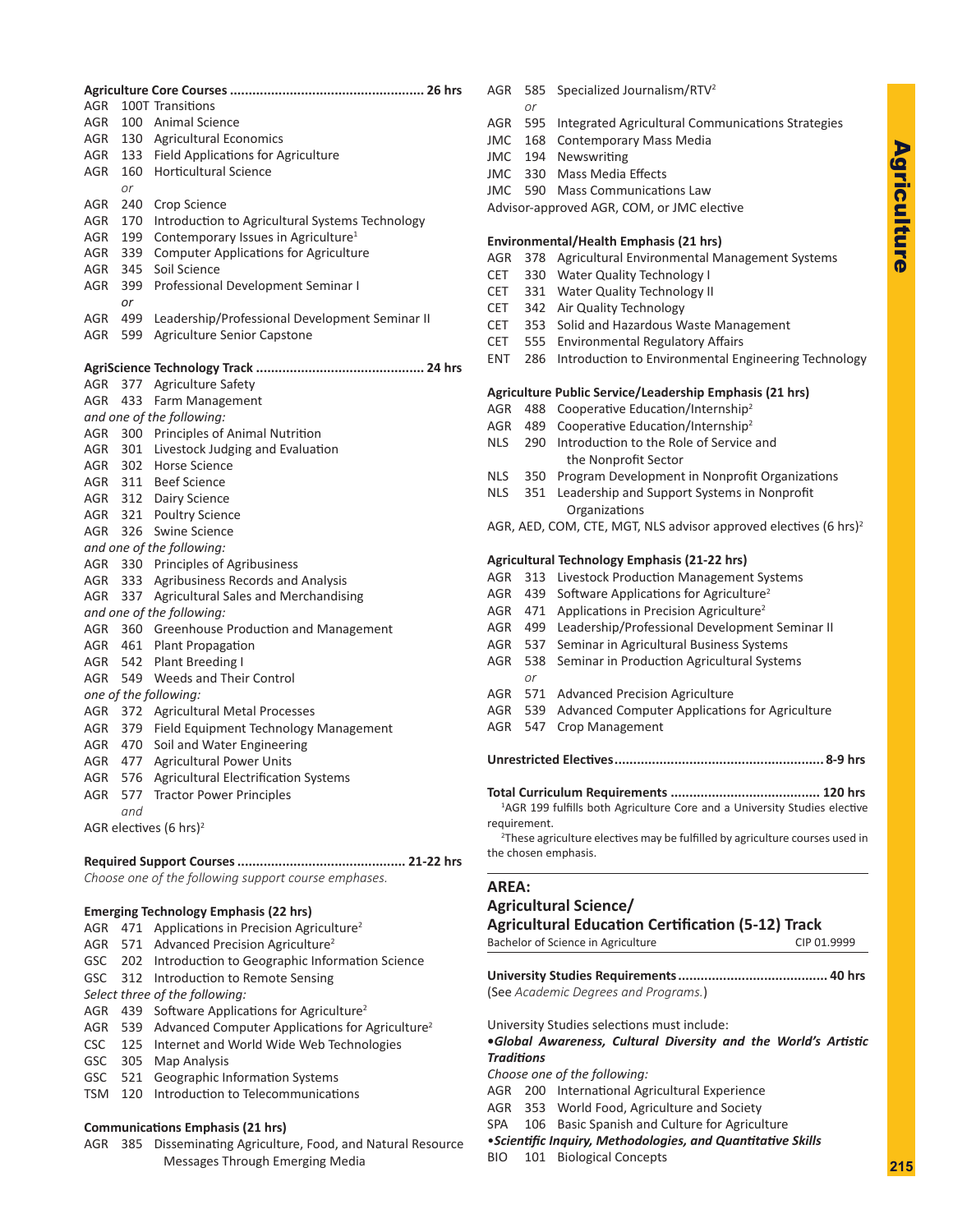| <b>CHE</b> | 105                                                                              | Introductory Chemistry I                                                                                                                                           |
|------------|----------------------------------------------------------------------------------|--------------------------------------------------------------------------------------------------------------------------------------------------------------------|
| MAT        | 140                                                                              | College Algebra <sup>1</sup>                                                                                                                                       |
|            | or                                                                               |                                                                                                                                                                    |
| <b>STA</b> | 135                                                                              | Introduction to Probability and Statistics <sup>1</sup>                                                                                                            |
|            |                                                                                  | • Social and Self-Awareness and Responsible Citizenship                                                                                                            |
| <b>BIO</b> | 103                                                                              | Saving Planet Earth                                                                                                                                                |
|            | or                                                                               |                                                                                                                                                                    |
| <b>POL</b> | 140                                                                              | American National Government                                                                                                                                       |
| EDP        |                                                                                  | 260 Psychology of Human Development                                                                                                                                |
|            |                                                                                  | • University Studies Electives                                                                                                                                     |
| AGR        |                                                                                  | 199 Contemporary Issues in Agriculture <sup>2,3</sup>                                                                                                              |
|            |                                                                                  | Choose one of the following:                                                                                                                                       |
|            |                                                                                  | Zoology                                                                                                                                                            |
|            |                                                                                  |                                                                                                                                                                    |
|            |                                                                                  | CHE 101 Consumer Chemistry                                                                                                                                         |
|            |                                                                                  | 199 Earth Science                                                                                                                                                  |
|            |                                                                                  | Note: Certification requires a grade of $B$ or better in one English composition<br>course and a B or better in a University Studies math course, public speaking, |
|            |                                                                                  | and AED 380 or equivalent course. Additional requirements for admission to                                                                                         |
|            |                                                                                  | teacher education and student teaching must be met. See advisor and/or                                                                                             |
|            |                                                                                  | Office of Teacher Education Services for details.                                                                                                                  |
|            |                                                                                  |                                                                                                                                                                    |
|            |                                                                                  |                                                                                                                                                                    |
|            |                                                                                  | 100T Transitions                                                                                                                                                   |
|            |                                                                                  | 100 Animal Science                                                                                                                                                 |
|            |                                                                                  | 130 Agricultural Economics                                                                                                                                         |
|            |                                                                                  | 133 Field Applications for Agriculture                                                                                                                             |
|            |                                                                                  | 160 Horticultural Science                                                                                                                                          |
|            |                                                                                  |                                                                                                                                                                    |
|            |                                                                                  | Crop Science                                                                                                                                                       |
|            |                                                                                  | Introduction to Agricultural Systems Technology                                                                                                                    |
|            |                                                                                  | Contemporary Issues in Agriculture <sup>2,3</sup>                                                                                                                  |
|            | <b>BIO</b><br><b>GSC</b><br>AGR<br>AGR<br>AGR<br>AGR<br>AGR<br>AGR<br>AGR<br>AGR | 221<br>BIO 222 Botany<br>or<br>240<br>170<br>199                                                                                                                   |

|    | AGR 339 Computer Applications for Agriculture <sup>4,5</sup> |
|----|--------------------------------------------------------------|
|    | AGR 345 Soil Science                                         |
|    | AGR 399 Professional Development Seminar I                   |
| or |                                                              |
|    | AGR 499 Leadership/Professional Development Seminar II       |

AGR 599 Agriculture Senior Capstone

#### **Agricultural Education Track ............................................... 24 hrs**

|     |         | בווו 24 וויי                                              |
|-----|---------|-----------------------------------------------------------|
| AED |         | 104 Agricultural Education, Leadership and Life Knowledge |
|     |         | AGR 360 Greenhouse Production and Management              |
| AGR | 337     | Agricultural Sales and Merchandising                      |
|     | or      |                                                           |
| AGR | 433     | Farm Management                                           |
| AGR |         | 372 Agricultural Metal Processes                          |
|     |         | AGR 570 Agricultural Systems Technology Laboratory        |
|     |         | Management                                                |
|     |         | Choose one of the following:                              |
| AGR |         | 303 Advanced Horse Science                                |
|     |         | AGR 321 Poultry Science                                   |
|     |         | AGR 325 Small Animal Science                              |
|     |         | AGR 461 Plant Propagation                                 |
|     |         | AGR 471 Applications in Precision Agriculture             |
|     |         | AGR 555 Advanced Soil Fertility                           |
|     | AGR 573 | <b>Agricultural Processing Systems</b>                    |
|     |         | Choose one of the following:                              |
|     |         | AGR 361 Greenhouse Practicum                              |
|     |         | AGR 362 Floral Design                                     |
|     |         | AGR 368 Landscape Construction                            |
| AGR | 461     | Plant Propagation                                         |
|     |         | Choose one of the following:                              |
|     |         | AGR 300 Principles of Animal Nutrition                    |
|     |         | AGR 301 Livestock Judging                                 |
|     |         | AGR 302 Horse Science                                     |
| AGR |         | 311 Beef Science                                          |

Agriculture

**Agriculture** 

**216**

#### **Required Support Courses.................................................. 32 hrs**

AED 380 Agricultural Education, Extension, and Leadership<sup>1</sup>

- AED 501 Methods of Teaching Agricultural Education<sup>1,6,7</sup>
- CTE 502 Assessment and Curricula in CTE
- SEC 421 Student Teaching in Secondary School<sup>6</sup>
- SED 300 Educating Students with Disabilities

*and an advisor approved content literacy course (3 hrs)8*

#### **Total Curriculum Requirements ........................................ 122 hrs**

1 With a grade of *B* or better. <sup>2</sup>AGR 199 will fulfill both the agriculture core and university studies elective.

<sup>3</sup>Identified as discipline specific writing intensive course. Identified as discipline specific writing intensive course. With a grade of *C* or better. Admission to Teacher Education required.

- 7 Must be repeated for a total of six hours.
- 8 ENG 445 or REA 407.

#### **AREA:**

**Agricultural Science/Agribusiness Track** Bachelor of Science in Agriculture CIP 01.9999 **University Studies Requirements........................................ 40 hrs** (See *Academic Degrees and Programs.*) University Studies selections must include: **•***Global Awareness, Cultural Diversity and the World's Artistic Traditions Choose one of the following:* AGR 200 International Agricultural Experience AGR 353 World Food, Agriculture and Society SPA 106 Basic Spanish and Culture for Agriculture •*Scientific Inquiry, Methodologies, and Quantitative Skills* BIO 101 Biological Concepts CHE 105 Introductory Chemistry I *or* CHE 210 Brief Organic Chemistry MAT 140 College Algebra *or* MAT 220 Business Calculus *or* MAT 250 Calculus and Analytical Geometry I •*Social and Self-Awareness and Responsible Citizenship* COM 260 Communication Ethics *or* POL 140 American National Government ECO 230 Principles of Macroeconomics •*University Studies Electives* ECO 231 Principles of Microeconomics FIN 230 Personal Finance

#### **Agriculture Core Courses.................................................... 26 hrs**

- AGR 100T Transitions AGR 100 Animal Science AGR 130 Agricultural Economics AGR 133 Field Applications for Agriculture
- AGR 160 Horticultural Science *or*
- AGR 240 Crop Science
- AGR 170 Introduction to Agricultural Systems Technology
- AGR 199 Contemporary Issues in Agriculture
- AGR 339 Computer Applications for Agriculture
- AGR 345 Soil Science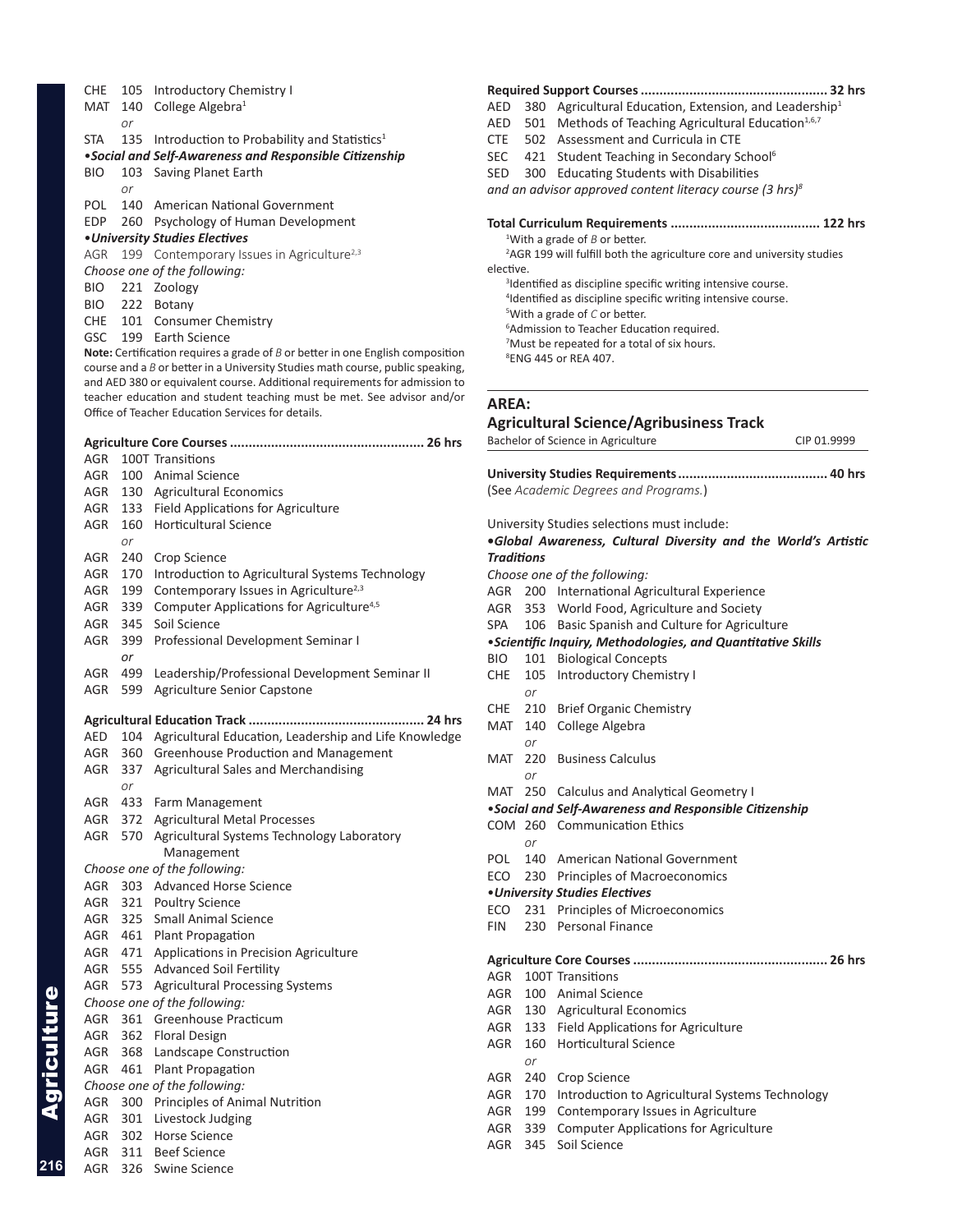| ٠ |  |
|---|--|
|   |  |
|   |  |
|   |  |
|   |  |
|   |  |
|   |  |
|   |  |
|   |  |

 $\blacktriangleright$ 

| AGR        | 399<br>or | Professional Development Seminar I                                               |
|------------|-----------|----------------------------------------------------------------------------------|
|            | AGR 499   | Leadership/Professional Development Seminar II                                   |
| AGR        | 599       | <b>Agriculture Senior Capstone</b>                                               |
|            |           |                                                                                  |
|            |           |                                                                                  |
| ACC        |           | 200 Principles of Accounting I                                                   |
| AGR        | 328       | Statistics for Food and Agriculture                                              |
| STA        | or<br>135 |                                                                                  |
|            |           | Introduction to Probability and Statistics<br>AGR 330 Principles of Agribusiness |
|            |           | AGR 336 Agricultural Marketing and Price Analysis                                |
|            |           |                                                                                  |
|            |           | AGR 337 Agricultural Sales and Merchandising                                     |
|            |           | AGR 433 Farm Management                                                          |
|            |           | AGR 531 Agricultural Finance                                                     |
| AGR        | 552       | <b>Agricultural Policy</b>                                                       |
|            |           | ………. 15 hrs                                                                      |
|            |           | Choose one of the following support course emphases.                             |
|            |           |                                                                                  |
|            |           | <b>Crop Production Emphasis</b>                                                  |
|            | AGR 547   | <b>Crop Management</b>                                                           |
| AGR        |           | 549 Weeds and their Control                                                      |
|            |           | and three of the following: AGR 455, 470, 471, 542, 546, or 555.                 |
|            |           | <b>Entrepreneurship Emphasis</b>                                                 |
| AGR        |           | 334 Entrepreneurship in Agribusiness                                             |
|            |           | MGT 350 Fundamentals of Management                                               |
| MGT        |           | 358 Entrepreneurial Business Plan Development                                    |
|            |           | Upper-level, advisor approved electives (6 hrs)                                  |
|            |           |                                                                                  |
|            |           | <b>Global Emphasis</b>                                                           |
| MKT        | 360       | Principles of Marketing                                                          |
| MKT        | 568       | <b>Global Marketing Management</b>                                               |
|            |           | Choose three of the following:                                                   |
|            |           | AGR 353 World Food, Agriculture and Society                                      |
|            |           | AGR 529 International Trade and Agriculture                                      |
|            | AGR 533   | Seminar in International Agriculture Systems                                     |
|            |           | Three hours of foreign language                                                  |
|            |           | <b>Marketing/Management Emphasis</b>                                             |
|            |           | MGT 350 Fundamentals of Management                                               |
| <b>MKT</b> |           | 360 Principles of Marketing                                                      |
| <b>FIN</b> |           | 330 Principles of Finance                                                        |
|            |           | Upper-level, advisor approved electives (6 hrs)                                  |
|            |           |                                                                                  |
|            |           |                                                                                  |

**Total Curriculum Requirements ........................................ 120 hrs** <sup>1</sup>Students wishing to qualify for admission to Murray State's Master of Business Administration (MBA) program should chose the following courses as part of the Unrestricted Electives requirement: ACC 201, BUS 355, CIS 443, MAT 220.

# **AREA:**

**Agricultural Science/**

# **Agricultural Systems Technology Track**

Bachelor of Science in Agriculture CIP 01.9999

|                   |     | (See Academic Degrees and Programs.)                                                                          |
|-------------------|-----|---------------------------------------------------------------------------------------------------------------|
|                   |     | University Studies selections must include:<br>.Global Awareness, Cultural Diversity and the World's Artistic |
| <b>Traditions</b> |     |                                                                                                               |
|                   |     | Choose one of the following:                                                                                  |
| AGR               |     | 200 International Agricultural Experience                                                                     |
| AGR               |     | 353 World Food, Agriculture and Society                                                                       |
| <b>SPA</b>        |     | 106 Basic Spanish and Culture for Agriculture                                                                 |
|                   |     | · Scientific Inquiry, Methodologies, and Quantitative Skills                                                  |
| <b>BIO</b>        |     | 101 Biological Concepts                                                                                       |
|                   |     | CHE 105 Introductory Chemistry I                                                                              |
|                   |     | MAT 130 Technical Math I                                                                                      |
|                   | or  |                                                                                                               |
|                   |     | MAT 140 College Algebra                                                                                       |
|                   |     | • Social and Self-Awareness and Responsible Citizenship                                                       |
| AGR               |     | 199 Contemporary Issues in Agriculture <sup>1</sup>                                                           |
|                   |     | • University Studies Electives                                                                                |
| CHE               |     | 210/215 Brief Organic Chemistry and Organic                                                                   |
|                   |     | Chemistry Laboratory                                                                                          |
|                   | or  |                                                                                                               |
| GSC               |     | 199 Earth Science                                                                                             |
|                   | or  |                                                                                                               |
| PHY.              |     | 130 General Physics I                                                                                         |
|                   |     |                                                                                                               |
| <b>AGR</b>        |     | 100T Transitions                                                                                              |
| AGR               |     | 100 Animal Science                                                                                            |
| AGR               |     | 130 Agricultural Economics                                                                                    |
|                   |     | AGR 133 Field Applications for Agriculture                                                                    |
| AGR               | 160 | <b>Horticultural Science</b>                                                                                  |
|                   | or  |                                                                                                               |
| AGR               | 240 | Crop Science                                                                                                  |
| AGR               | 170 | Introduction to Agricultural Systems Technology                                                               |
| AGR               | 199 | Contemporary Issues in Agriculture <sup>1</sup>                                                               |
| AGR               | 339 | <b>Computer Applications for Agriculture</b>                                                                  |
| AGR               | 345 | Soil Science                                                                                                  |
| AGR               | 399 | Professional Development Seminar I                                                                            |
|                   | or  |                                                                                                               |
| AGR               | 499 | Leadership/Professional Development Seminar II                                                                |
| AGR               | 599 | Agriculture Senior Capstone                                                                                   |
|                   |     |                                                                                                               |
|                   |     |                                                                                                               |
| AGR               |     | 371 Agricultural Buildings and Construction                                                                   |
| AGR               |     | 372 Agricultural Metal Processes                                                                              |
| AGR               |     | 377 Agriculture Safety                                                                                        |
| <b>AGR</b>        | 477 | <b>Agricultural Power Units</b>                                                                               |
|                   | or  |                                                                                                               |
| <b>AGR</b>        | 577 | <b>Tractor Power Principles</b>                                                                               |
| <b>AGR</b>        |     | elective (3 hrs)                                                                                              |
|                   |     | Choose nine hours from the following:                                                                         |
| AGR               | 379 | Field Equipment Technology Management                                                                         |
| AGR               | 470 | Soil and Water Engineering                                                                                    |
| AGR               | 471 | Applications in Precision Agriculture                                                                         |
| AGR               | 488 | Cooperative Education/Internship                                                                              |
| <b>AGR</b>        | 489 | Cooperative Education/Internship                                                                              |
| <b>AGR</b>        | 551 | Selected Studies in Agriculture                                                                               |
| <b>AGR</b>        | 570 | Ag Systems Technology Lab Management                                                                          |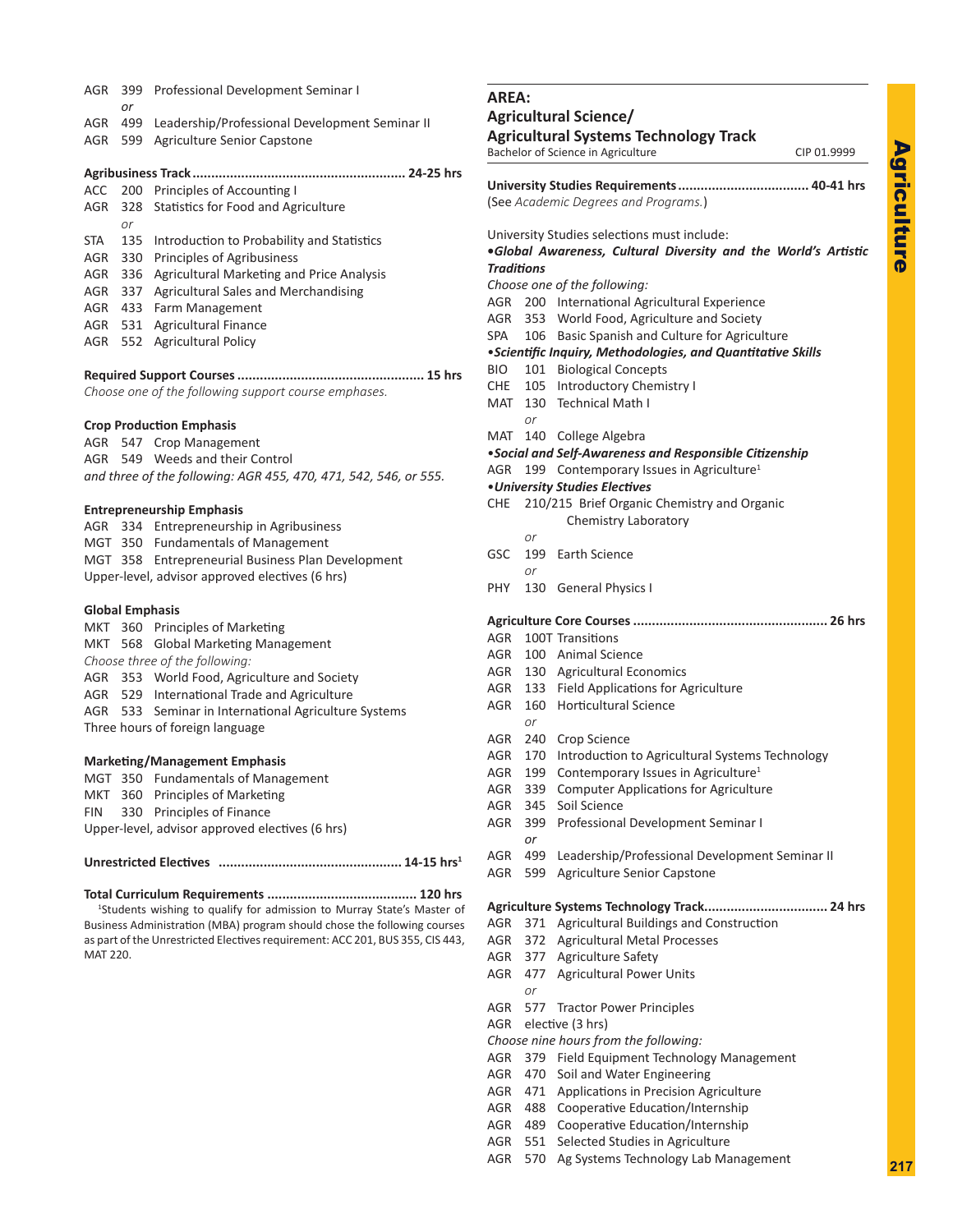| AGR                                      | 572     | <b>Advanced Metal Work</b>                                                               |
|------------------------------------------|---------|------------------------------------------------------------------------------------------|
| AGR                                      | 573     | <b>Agriculture Processing Systems</b>                                                    |
| AGR                                      |         | 574 Agricultural Irrigation and Water                                                    |
|                                          | AGR 575 | <b>Combine and Grain Handling Systems</b>                                                |
| AGR                                      | 576     | Agriculture Electrification Systems                                                      |
| AGR                                      | 578     | Research and Development of Agriculture                                                  |
|                                          |         | <b>Tractors and Equipment</b>                                                            |
|                                          |         |                                                                                          |
|                                          |         | 6 hrs                                                                                    |
| AGR                                      | 471     | Applications in Precision Agriculture                                                    |
| AGR.                                     | 488     | Cooperative Education/Internship                                                         |
|                                          |         | or select from the following:                                                            |
| AGR                                      | 489     | Cooperative Education/Internship                                                         |
|                                          |         | AGR 571 Advanced Precision Agriculture                                                   |
| TSM                                      |         | 110 Electrical Systems I                                                                 |
| ITD                                      |         | 102 CAD Applications                                                                     |
| ITD.                                     |         | 104 Computer-Aided Design                                                                |
| ITD.                                     | 107     | Introduction to Technical Drawing and                                                    |
|                                          |         | <b>Computer Aided Drafting</b>                                                           |
| <b>ITD</b>                               | 330     | <b>Machine Tool Processes</b>                                                            |
|                                          |         |                                                                                          |
|                                          |         |                                                                                          |
|                                          |         |                                                                                          |
|                                          |         | <sup>1</sup> AGR 199 will fulfill both the agriculture core and university studies elec- |
| tive.                                    |         |                                                                                          |
|                                          |         |                                                                                          |
| <b>AREA:</b>                             |         |                                                                                          |
|                                          |         | <b>Agricultural Science/Agronomy Track</b>                                               |
|                                          |         | Bachelor of Science in Agriculture<br>CIP 01.9999                                        |
|                                          |         |                                                                                          |
|                                          |         |                                                                                          |
|                                          |         | (See Academic Degrees and Programs.)                                                     |
|                                          |         |                                                                                          |
|                                          |         | University Studies selections must include:                                              |
|                                          |         | .Global Awareness, Cultural Diversity and the World's Artistic                           |
| <b>Traditions</b>                        |         |                                                                                          |
|                                          |         | Choose one of the following:                                                             |
| AGR                                      |         | 200 International Agricultural Experience                                                |
| AGR                                      |         | 353 World Food, Agriculture and Society                                                  |
|                                          | 106     | Basic Spanish and Culture for Agriculture                                                |
|                                          |         | <i><b>•Scientific Inquiry, Methodologies, and Quantitative Skills</b></i>                |
|                                          |         | 222 Botany: Plant Form and Function                                                      |
|                                          |         | 105 Introductory Chemistry I                                                             |
|                                          |         | 140 College Algebra                                                                      |
|                                          |         | •Social and Self-Awareness and Responsible Citizenship                                   |
|                                          | 103     | Saving Planet Earth                                                                      |
| SPA<br>BIO.<br><b>CHE</b><br>MAT<br>BIO. | or      |                                                                                          |
| POL.                                     |         | 140 American National Government                                                         |
| AGR                                      |         | 199 Contemporary Issues in Agriculture <sup>1</sup>                                      |
|                                          |         | • University Studies Electives                                                           |
| CHE                                      |         | 210 Brief Organic Chemistry                                                              |
|                                          | 215     | <b>Organic Chemistry Laboratory</b>                                                      |
|                                          |         | 199 Earth Science                                                                        |
| CHE<br>GSC                               |         |                                                                                          |
|                                          |         |                                                                                          |
|                                          |         | 100T Transitions                                                                         |
| AGR                                      |         | 100 Animal Science                                                                       |
| AGR                                      |         | 130 Agricultural Economics                                                               |
| AGR                                      |         | 133 Field Applications for Agriculture                                                   |
| AGR                                      |         | 160 Horticultural Science                                                                |
|                                          | or      |                                                                                          |
| AGR<br>AGR                               |         | 240 Crop Science                                                                         |

AGR 571 Advanced Precision Agriculture

| AGR | 199 | Contemporary Issues in Agriculture <sup>1</sup>   |
|-----|-----|---------------------------------------------------|
| AGR | 339 | <b>Computer Applications for Agriculture</b>      |
| AGR |     | 345 Soil Science                                  |
| AGR |     | 399 Professional Development Seminar I            |
|     | or  |                                                   |
| AGR | 499 | Leadership/Professional Development Seminar II    |
| AGR | 599 | Agriculture Senior Capstone                       |
|     |     |                                                   |
|     |     |                                                   |
|     |     | AGR 346 Soil Science Laboratory                   |
| AGR |     | 378 Agricultural Environmental Management Systems |
|     |     | AGR 455 Soil Management                           |
|     |     | AGR 470 Soil and Water Engineering                |
|     |     |                                                   |

- AGR 471 Applications in Precision Agriculture
- AGR 542 Plant Breeding I
- AGR 546 Integrated Pest Management
- AGR 547 Crop Management AGR 549 Weeds and Their Control
- **Required Support Courses.................................................. 15 hrs**

*Choose one of the following support course emphases.*

### **Practicum Emphasis**

AGR 498 Agronomy Practicum *Choose one of the following:* AGR 330 Principles of Agribusiness AGR 433 Farm Management AGR 571 Advanced Precision Agriculture

#### **Research Emphasis**

|  |  | AGR 328 Statistics for Food and Agriculture |  |
|--|--|---------------------------------------------|--|
|--|--|---------------------------------------------|--|

- AGR 571 Advanced Precision Agriculture
- BIO 300 Introductory Microbiology
- Agronomy advisor approved research electives (5 hrs)

#### **Sales/Production Emphasis**

- AGR 330 Principles of Agribusiness
- AGR 433 Farm Management
- AGR 333 Agribusiness Records and Analysis
- AGR 336 Agricultural Marketing and Price Analysis *or*
- AGR 337 Agricultural Sales and Merchandising

Agronomy advisor approved electives (3 hrs)

- **Unrestricted Electives......................................................... 12 hrs**
	-

**Total Curriculum Requirements ........................................ 120 hrs** <sup>1</sup>AGR 199 will fulfill both the agriculture core and university studies elective.

#### **AREA:**

#### **Agricultural Science/Horticulture Track**

Bachelor of Science in Agriculture CIP 01.9999

**University Studies Requirements........................................ 40 hrs** (See *Academic Degrees and Programs.*)

University Studies selections must include:

**•***Global Awareness, Cultural Diversity and the World's Artistic Traditions*

*Choose one of the following:*

- AGR 200 International Agricultural Experience
- AGR 353 World Food, Agriculture and Society
- SPA 106 Basic Spanish and Culture for Agriculture

**218**

Agriculture

**Agriculture**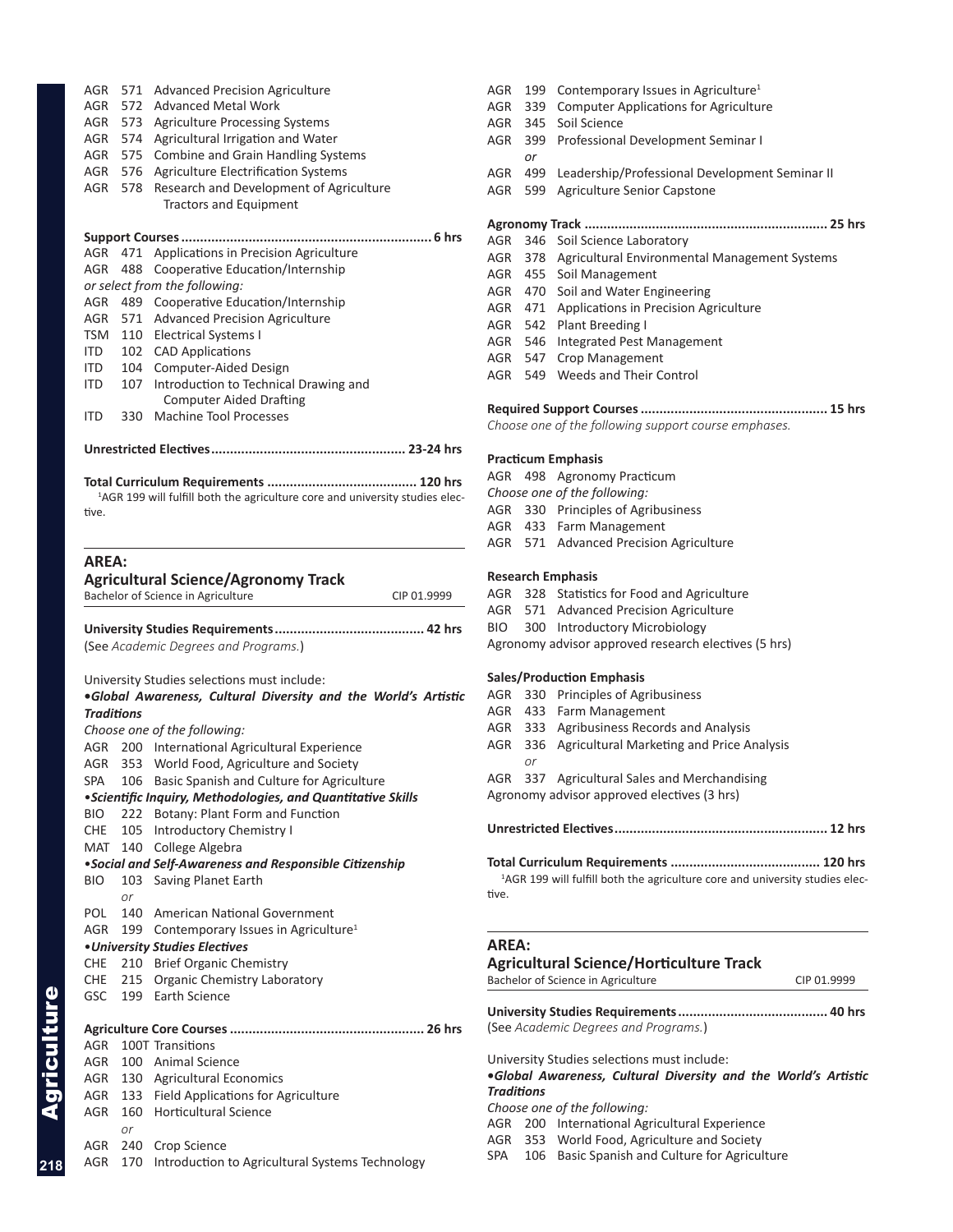| <i><b>•Scientific Inquiry, Methodologies, and Quantitative Skills</b></i> |           |                                                         |  |
|---------------------------------------------------------------------------|-----------|---------------------------------------------------------|--|
| BIO-                                                                      | 222       | Botany: Plant Form and Function                         |  |
| CHE                                                                       | 101       | <b>Consumer Chemistry</b>                               |  |
|                                                                           | or        |                                                         |  |
| CHE                                                                       | 105       | <b>Introductory Chemistry I</b>                         |  |
| MAT                                                                       | 140       | College Algebra                                         |  |
|                                                                           |           | . Social and Self-Awareness and Responsible Citizenship |  |
| AGR                                                                       | 199       | Contemporary Issues in Agriculture <sup>1</sup>         |  |
|                                                                           |           | • University Studies Electives                          |  |
| CHE                                                                       | 210       | <b>Brief Organic Chemistry</b>                          |  |
|                                                                           | and       |                                                         |  |
| CHE                                                                       | 215       | Organic Chemistry Laboratory                            |  |
|                                                                           | or        |                                                         |  |
| GSC                                                                       | 199       | Earth Science                                           |  |
|                                                                           |           |                                                         |  |
| AGR                                                                       |           | 100T Transitions                                        |  |
| AGR                                                                       |           | 100 Animal Science                                      |  |
| AGR                                                                       |           | 130 Agricultural Economics                              |  |
| AGR                                                                       |           | 133 Field Applications for Agriculture                  |  |
| AGR                                                                       | 160       | Horticultural Science                                   |  |
|                                                                           | or        |                                                         |  |
| AGR                                                                       | 240       | Crop Science                                            |  |
| AGR                                                                       | 170       | Introduction to Agricultural Systems Technology         |  |
| AGR                                                                       | 199       | Contemporary Issues in Agriculture <sup>1</sup>         |  |
| AGR                                                                       | 339       | <b>Computer Applications for Agriculture</b>            |  |
| AGR                                                                       | 345       | Soil Science                                            |  |
| AGR                                                                       | 399       | Professional Development Seminar I                      |  |
|                                                                           | or        |                                                         |  |
| AGR                                                                       | 499       | Leadership/Professional Development Seminar II          |  |
| AGR                                                                       | 599       | Agriculture Senior Capstone                             |  |
|                                                                           |           |                                                         |  |
| AGR                                                                       |           | 263 Woody Plant Materials I                             |  |
| AGR                                                                       | 346       | Soil Science Laboratory                                 |  |
| AGR                                                                       | 360       | Greenhouse Production and Management                    |  |
| AGR                                                                       | 361       | Horticulture and Greenhouse Management Practicum        |  |
|                                                                           | or        |                                                         |  |
| AGR                                                                       | 460       | Professional Experience in Horticulture                 |  |
| AGR                                                                       | 363       | <b>Woody Plant Materials II</b>                         |  |
| AGR.                                                                      | 365       | <b>Herbaceous Plant Materials</b>                       |  |
| AGR                                                                       | 367<br>or | Residential Landscape Design                            |  |
| AGR                                                                       |           | 462 Fine Turf Management                                |  |
|                                                                           | or        |                                                         |  |
| AGR                                                                       |           | 563 Arboriculture                                       |  |
| AGR                                                                       |           | 461 Plant Propagation                                   |  |
|                                                                           |           | AGR electives (6 hrs)                                   |  |
|                                                                           |           |                                                         |  |

**Total Curriculum Requirements ........................................ 120 hrs** <sup>1</sup>AGR 199 will fulfill both the agriculture core and university studies elective.

|                   |     | Bachelor of Science/Bachelor of Arts                                                     | CIP 01.9999 |
|-------------------|-----|------------------------------------------------------------------------------------------|-------------|
|                   |     |                                                                                          |             |
|                   |     | (See Academic Degrees and Programs.)                                                     |             |
|                   |     |                                                                                          |             |
|                   |     | University Studies selections must include:                                              |             |
|                   |     | .Global Awareness, Cultural Diversity and the World's Artistic                           |             |
| <b>Traditions</b> |     |                                                                                          |             |
|                   |     | Choose one of the following:                                                             |             |
| AGR               |     | 200 International Agricultural Experience                                                |             |
| AGR               |     | 353 World Food, Agriculture and Society                                                  |             |
| SPA               |     | 106 Basic Spanish and Culture for Agriculture                                            |             |
|                   |     | <i>·Scientific Inquiry, Methodologies, and Quantitative Skills</i>                       |             |
| BIO               |     | 101 Biological Concepts                                                                  |             |
| CHE               |     | 105 Introductory Chemistry I                                                             |             |
| MAT               |     | 140 College Algebra                                                                      |             |
|                   |     | • Social and Self-Awareness and Responsible Citizenship                                  |             |
| BIO.              | or  | 103 Saving Planet Earth                                                                  |             |
| POL               |     | 140 American National Government                                                         |             |
| AGR               | 199 | Contemporary Issues in Agriculture <sup>1</sup>                                          |             |
|                   |     | • University Studies Electives                                                           |             |
| CHE               |     | 210/215 Brief Organic Chemistry and Organic                                              |             |
|                   |     | Chemistry Laboratory                                                                     |             |
|                   | or  |                                                                                          |             |
| GSC               | 199 | Earth Science                                                                            |             |
|                   |     |                                                                                          |             |
| AGR               |     | 100T Transitions                                                                         |             |
| AGR               |     | 100 Animal Science                                                                       |             |
| AGR               |     | 130 Agricultural Economics                                                               |             |
| AGR               |     | 133 Field Applications for Agriculture                                                   |             |
| AGR               |     | 160 Horticultural Science                                                                |             |
|                   | or  |                                                                                          |             |
| AGR               | 240 | Crop Science                                                                             |             |
| AGR               | 170 | Introduction to Agricultural Systems Technology                                          |             |
| AGR               | 199 | Contemporary Issues in Agriculture <sup>1</sup>                                          |             |
| AGR               | 339 | <b>Computer Applications for Agriculture</b>                                             |             |
| AGR               | 345 | Soil Science                                                                             |             |
| AGR               | 399 | Professional Development Seminar I                                                       |             |
|                   | or  |                                                                                          |             |
| <b>AGR</b>        | 499 | Leadership/Professional Development Seminar II                                           |             |
|                   |     | AGR 599 Agriculture Senior Capstone                                                      |             |
|                   |     | AGR electives (12 hrs)                                                                   |             |
|                   |     |                                                                                          |             |
|                   |     |                                                                                          |             |
|                   |     |                                                                                          |             |
|                   |     |                                                                                          |             |
|                   |     | <sup>1</sup> AGR 199 will fulfill both the agriculture core and university studies elec- |             |
| tive.             |     |                                                                                          |             |
|                   |     |                                                                                          |             |
|                   |     |                                                                                          |             |
|                   |     | Program must be approved by an advisor with at least six hours of                        |             |

**MAJOR:**

**Agricultural Science**

300-level or above completed at Murray State. Six hours must be upper-level courses. **Golf Course Management Minor ........................................ 21 hrs**

ACC 200; AGR 160, 345, 460; MGT 350; and three hours of electives selected from either AGR 462 or MGT 370. Six hours must be upper-level courses.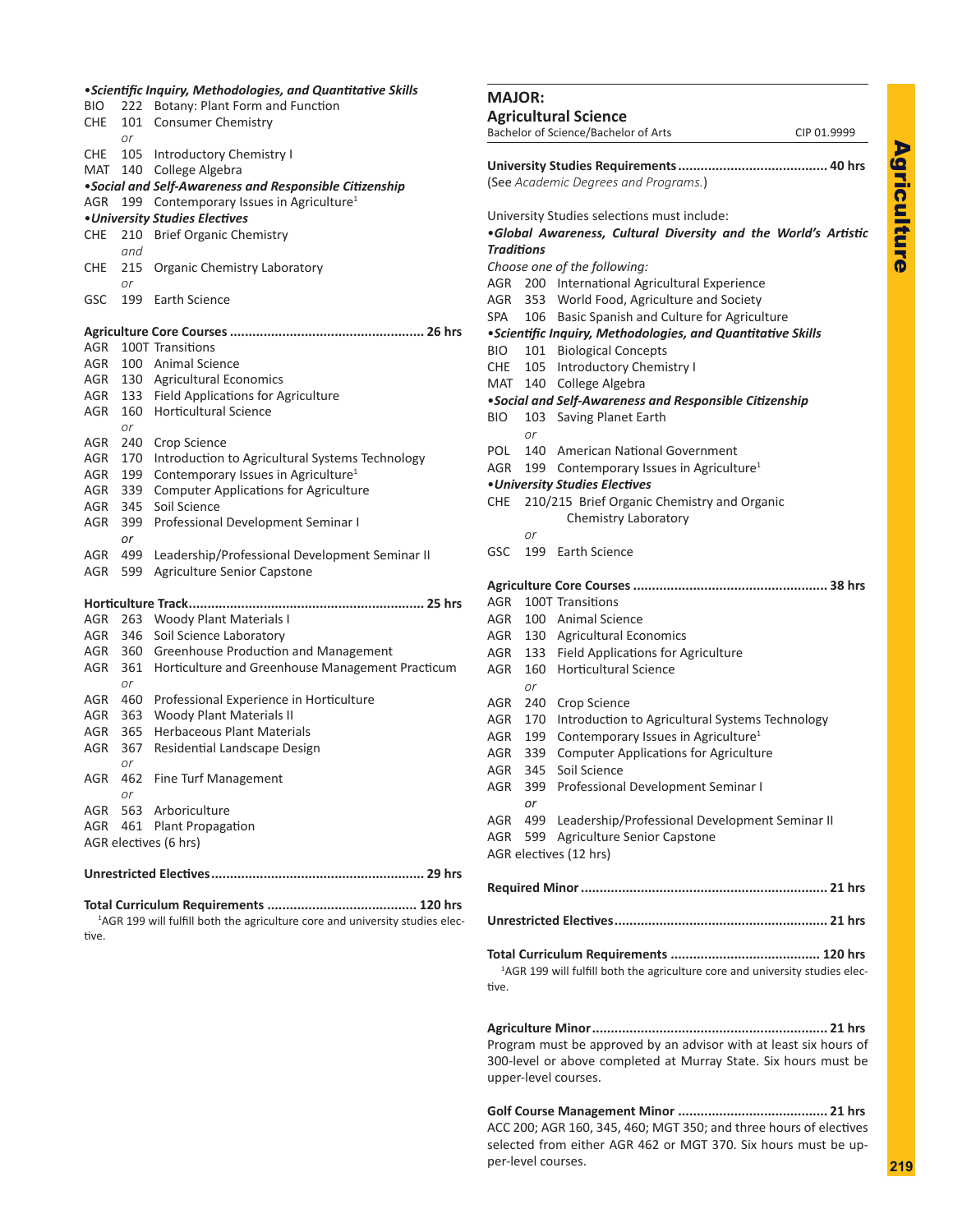#### **Graduate Program**

#### Graduate Coordinator - Alyx Shultz 216S Oakley Applied Science Building 270-809-6925

The Master of Science in Agriculture provides concentrations in agribusiness economics, agricultural education, sustainable agriculture, and veterinary hospital management. An on-line master's is also available. Please contact the graduate coordinator for details.

#### **Requirements for Admission**

Applicants must meet all Murray State University requirements (see *Graduate Admissions*). The status (conditional/unconditional) of an applicant must be determined before the student enrolls in the first class. Additional requirements for unconditional and conditional admission are as follows.

#### **Unconditional**

For unconditional admission, students must meet both of the following requirements:

•An overall grade point average (GPA) of 3.0 in the last 60 hours of undergraduate work; and

•The equivalent of an undergraduate area or major in agriculture is required.

#### **Conditional**

Students may be conditionally admitted according to the following requirements:

•An undergraduate GPA of at least 2.75 or a GPA of 3.0 in the last 60 hours of undergraduate work; and

•In some cases, students without the undergraduate area or major may be admitted on the condition of significant agricultural work experience and/or complete prerequisites consisting of at least the undergraduate agriculture core courses in a respective field. The plan of study must be approved by the advisor and graduate coordinator and may allow taking of a combination of undergraduate/graduate courses concurrently.

Upon completion of nine hours of graduate work a student admitted conditionally must have a 3.0 GPA or the student will be dropped from the program. A graduate student dropped for academic reasons may reapply after withdrawal from the graduate program for one semester. Readmission decisions will be made according to the recommendation of an appointed graduate admissions committee.

**Note:** L=literature; R=research; PT=professional training. See page 58.

| <b>Master of Science</b><br><b>Agriculture</b><br>CIP 01.9999 |                                                          |  |  |  |
|---------------------------------------------------------------|----------------------------------------------------------|--|--|--|
|                                                               | <b>THESIS REQUIREMENTS</b>                               |  |  |  |
|                                                               |                                                          |  |  |  |
|                                                               | AGR 686 Training and Presentation Development Strategies |  |  |  |
|                                                               | for Agricultural Audiences                               |  |  |  |
|                                                               | AGR 713 Graduate Computer Applications <sup>R</sup>      |  |  |  |

|  | $\frac{1}{2}$ $\frac{1}{2}$ $\frac{1}{2}$ $\frac{1}{2}$ $\frac{1}{2}$ $\frac{1}{2}$ $\frac{1}{2}$ $\frac{1}{2}$ $\frac{1}{2}$ $\frac{1}{2}$ $\frac{1}{2}$ $\frac{1}{2}$ $\frac{1}{2}$ $\frac{1}{2}$ $\frac{1}{2}$ $\frac{1}{2}$ $\frac{1}{2}$ $\frac{1}{2}$ $\frac{1}{2}$ $\frac{1}{2}$ $\frac{1}{2}$ $\frac{1}{2}$ |
|--|---------------------------------------------------------------------------------------------------------------------------------------------------------------------------------------------------------------------------------------------------------------------------------------------------------------------|
|  | AGR 720 Experimental Design and Statistical Analysis                                                                                                                                                                                                                                                                |

- AGR 722 Graduate Capstone Seminar<sup>1, PT</sup>
- AGR 735 Research Methodology
- AGR 798 ThesisR
- AGR 799 ThesisR

#### **Specialty............................................................................. 12 hrs** *600- or 700-level, approved by faculty advisor.*

The specialty area courses may be chosen, in consultation with an advisor, from courses that most effectively achieve the student's educational goals.

#### **Other Degree Requirements**

Comprehensive written examination over coursework.

<sup>1</sup>Class must be taken during the last semester of enrollment. Each student will be expected to prepare and present one seminar based on their thesis project.

#### **NON-THESIS REQUIREMENTS**

#### **Total Course Requirements............................................. 31 hours** AGR 686 Training and Presentation Development Strategies

- for Agricultural Audiences
- AGR 700 Research in Agriculture $R,1$
- AGR 713 Graduate Computer Applications
- AGR 720 Experimental Design and Statistical Analysis
- AGR 722 Graduate Capstone Seminar<sup>2, PT</sup>
- AGR 735 Research Methodology

**Specialty............................................................................. 15 hrs** *600- or 700-level, approved by faculty advisor.*

The specialty area courses may be chosen, in consultation with an advisor, from courses that most effectively achieve the student's educational goals.

#### **Other Degree Requirements**

Comprehensive written examination, oral examination, and research presentation.

 <sup>1</sup> Course must include a creative component or significant research report.

<sup>2</sup>Class must be taken during the last semester of enrollment. Each student will be expected to prepare and present one seminar based on their creative component, research report or work experience.

# **Master of Science Agriculture/Agribusiness Economics Concentration**

CIP 01.9999

#### **NON-THESIS ONLY**

| AGR                                         |  | 686 Training and Presentation Development Strategies |  |  |
|---------------------------------------------|--|------------------------------------------------------|--|--|
|                                             |  | for Agricultural Audiences                           |  |  |
|                                             |  | AGR 700 Research in Agriculture $R,1,2$ (6 hrs)      |  |  |
|                                             |  | AGR 713 Graduate Computer Applications               |  |  |
|                                             |  | AGR 720 Experimental Design and Statistical Analysis |  |  |
|                                             |  | AGR 722 Graduate Capstone Seminar PT                 |  |  |
|                                             |  | AGR 735 Research Methodology L, 3                    |  |  |
|                                             |  |                                                      |  |  |
| <b>Agribusiness Economics Concentration</b> |  |                                                      |  |  |

*Select 12 hours from the following:*

- AGR 628 Agriculture, Food and Rural Law
- AGR 631 Agricultural Finance
- AGR 652 Agricultural Policy
- AGR 739 Agribusiness Management
- AGR 744 Graduate Cooperative Education<sup>4</sup>

Advisors may approve substitutions to non-core courses in special situations or to better align coursework with the student's professional goals. Students should consult with their advisor to identify appropriate online courses among the following prefixes: ACC, AGR, COM, ECO, FIN, MGT, or MKT. Note: No more than two classes from ACC, ECO, FIN, MGT or MKT may be taken.

<sup>1</sup>Must include a significant creative or scholarly component that will be presented as part of a student's final oral presentation. See HSOA Creative Component Guidelines for details.

2 Must be taken with advisor/committee chair.

<sup>3</sup>Can be substituted with AED 735.

 <sup>4</sup> Experience must be related to agribusiness and approved by advisor prior to enrollment.

**220**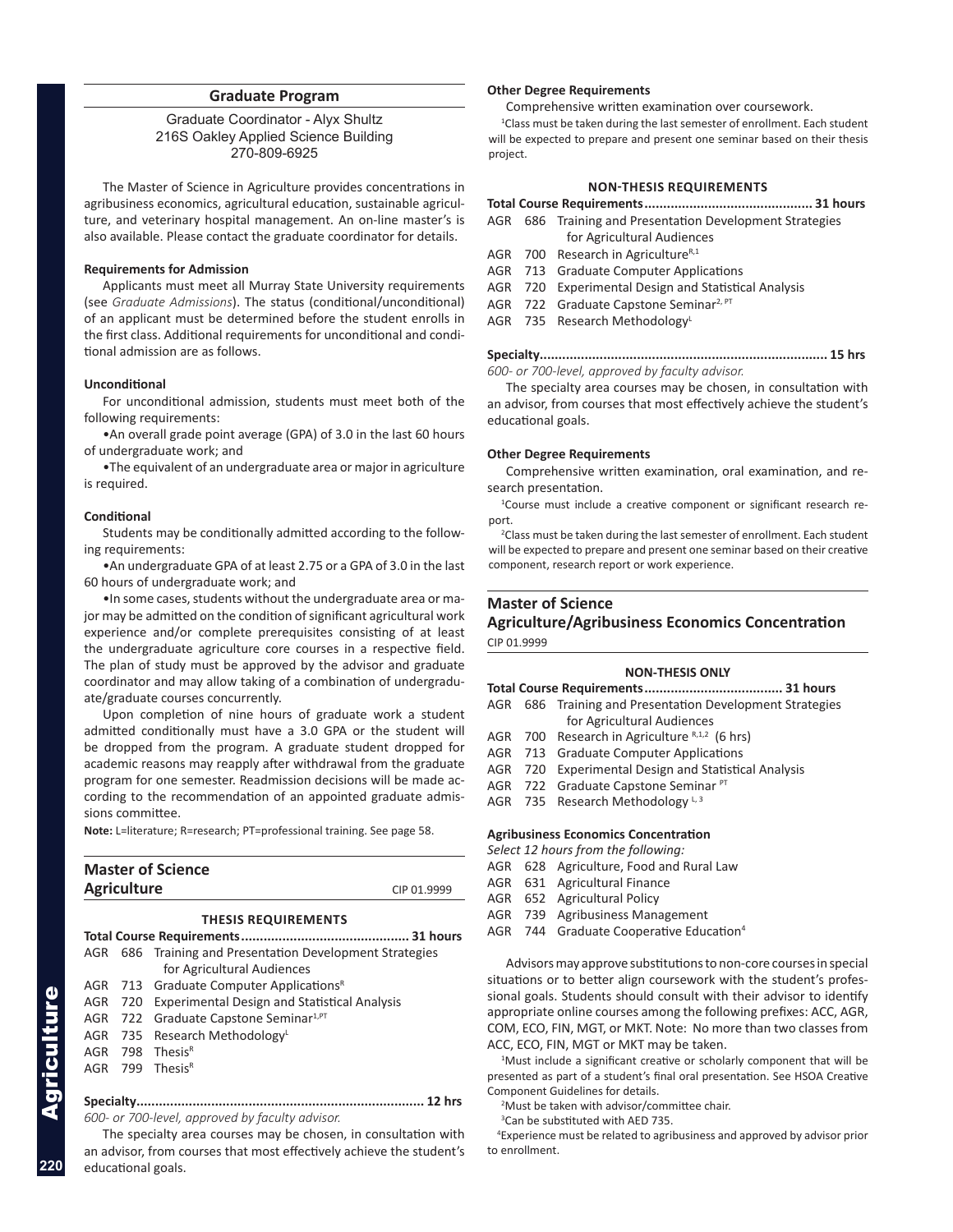# **Master of Science**

**Agriculture/Agricultural Education Concentration** CIP 01.9999

### **Total Course Requirements..................................... 31 hours**

- AGR 686 Training and Presentation Development Strategies for Agricultural Audiences
- AGR 700 Research in Agriculture  $R,1,2$  (6 hrs)
- AGR 713 Graduate Computer Applications
- AGR 720 Experimental Design and Statistical Analysis
- AGR 722 Graduate Capstone Seminar<sup>3, PT</sup>
- AGR 735 Research Methodology  $L, 4$

# **Agricultural Education Concentration**

# *Select 12 hours from the following:*

- AED 682 Instructional Design for Agricultural Education
- AED 683 Instructional Material in Agricultural Education
- AED 684 Beginning Teacher Workshop5
- AED 685 Teaching Adults in Agriculture

AED 735 Qualitative Research Methods

Advisors may approve substitutions to non-core courses in special situations or to better align coursework with the student's professional goals. Students should consult with their advisor to identify appropriate online courses among the following prefixes: AGR, COM, CTE, EDU, or NLS.

<sup>1</sup>Must include a significant creative or scholarly component that will be presented as part of a student's final oral presentation. See HSOA Creative Component Guidelines for details.

2 Must be taken with advisor/committee chair.

<sup>3</sup>Must be taken during semester of graduation.

4 Can be substituted with AED 735.

5 Intended for current secondary agriculture teachers. Kentucky teachers should enroll in the fall following completion of the first year of teaching.

#### **Master of Science Agriculture/Sustainable Agriculture Concentration** CIP 01.9999

### **Total Course Requirements..................................... 31 hours**

AGR 686 Training and Presentation Development Strategies for Agricultural Audiences

- AGR 700 Research in Agriculture  $R,1,2$  (6 hrs)
- AGR 713 Graduate Computer Applications
- AGR 720 Experimental Design and Statistical Analysis
- AGR 722 Graduate Capstone Seminar<sup>3, PT</sup>
- AGR 735 Research Methodology<sup>L</sup>

# **Sustainable Agriculture Concentration**

- *Select 12 hours from the following:*
- AGR 655 Advanced Soil Fertility
- AGR 661 Sustainable Agriculture
- AGR 662 Principles of Agroecology
- AGR 671 Advanced Precision Agriculture
- AGR 744 Graduate Cooperative Education<sup>4</sup>

Advisors may approve substitutions to non-core courses in special situations or to better align coursework with the student's professional goals. Students should consult with their advisor to identify appropriate online courses among the following prefixes: AED, AGR, GSC, WSC.

<sup>1</sup>Must include a significant creative or scholarly component that will be presented as part of a student's final oral presentation. See HSOA Creative Component Guidelines for details.

2 Must be taken with advisor/committee chair.

<sup>3</sup>Must be taken during semester of graduation.

 <sup>4</sup> Experience must be related to sustainable agriculture and approved by advisor prior to enrollment.

# **Master of Science**

**Agriculture/Veterinary Hospital Management Concentration** CIP 01.9999

#### **THESIS OR NON-THESIS**

- **Total Course Requirements......................................... 31 hours**
- AGR 700 Research in Agriculture  $R,1,2$  (6 hrs)
- *or* AGR 798/799 Thesis<sup>3</sup> (6 hrs)
- AGR 720 Experimental Design and Statistical Analysis
- AGR 722 Graduate Capstone Seminar<sup>PT</sup>
- AGR 735 Research Methodology

#### **Veterinary Hospital Management Concentration**

- AGR 680 Veterinary Products
- AGR 682 Veterinary Practice and Operations
- AGR 683 Veterinary Law and Ethics
- AGR 713 Graduate Computer Applications
- MGT 654 Seminar in Human Resource Management
- 600-700 level elective in AGR, BUS, MGT, MKT, or Human Resources

Students completing this degree will also receive the Veterinary Hospital Management Certificate.

<sup>1</sup>Must include a significant creative or scholarly component that will be presented as part of a student's final oral presentation. See HSOA Creative Component Guidelines for details.

2 Must be taken with advisor/committee chair.

<sup>3</sup>Students who plan to pursue a terminal degree are encouraged to enroll in AGR 798/799 in lieu of AGR 700.

4 Must be taken during semester of graduation.

# Department of Animal and Equine Science

212 Oakley Applied Science South 270-809-3327

**Interim Head:** O.L. Robertson. **Faculty:** Atkerson, Conover, Davis, Porr, Robertson, Robinson, A. Shultz, Van Hooser.

The Department of Animal and Equine Science offers a Bachelor of Science in Agriculture with three emphases: (1) food animal emphasis and (2) equine science emphasis and (3) equine management. The department also offers a minor in equine science. Career preparations include the scientific study of feeding, breeding, management and marketing of animals and their products along with the multitude of related businesses and industries.

Facilities for animal and equine science include an equine center, rodeo facilities, and a beef cattle complex including a registered Angus herd and stocker calf intensive grazing systems.

# **AREA:**

### **Animal Technology/Animal/Equine Science Track**

Bachelor of Science in Agriculture CIP 51.0808

**University Studies Requirements................................... 40-41 hrs** (See *Academic Degrees and Programs.*)

University Studies selections must include:

•*Scientific Inquiry, Methodologies, and Quantitative Skills*

- BIO 101 Biological Concepts *or*
- BIO 221 Zoology: Animal Form and Function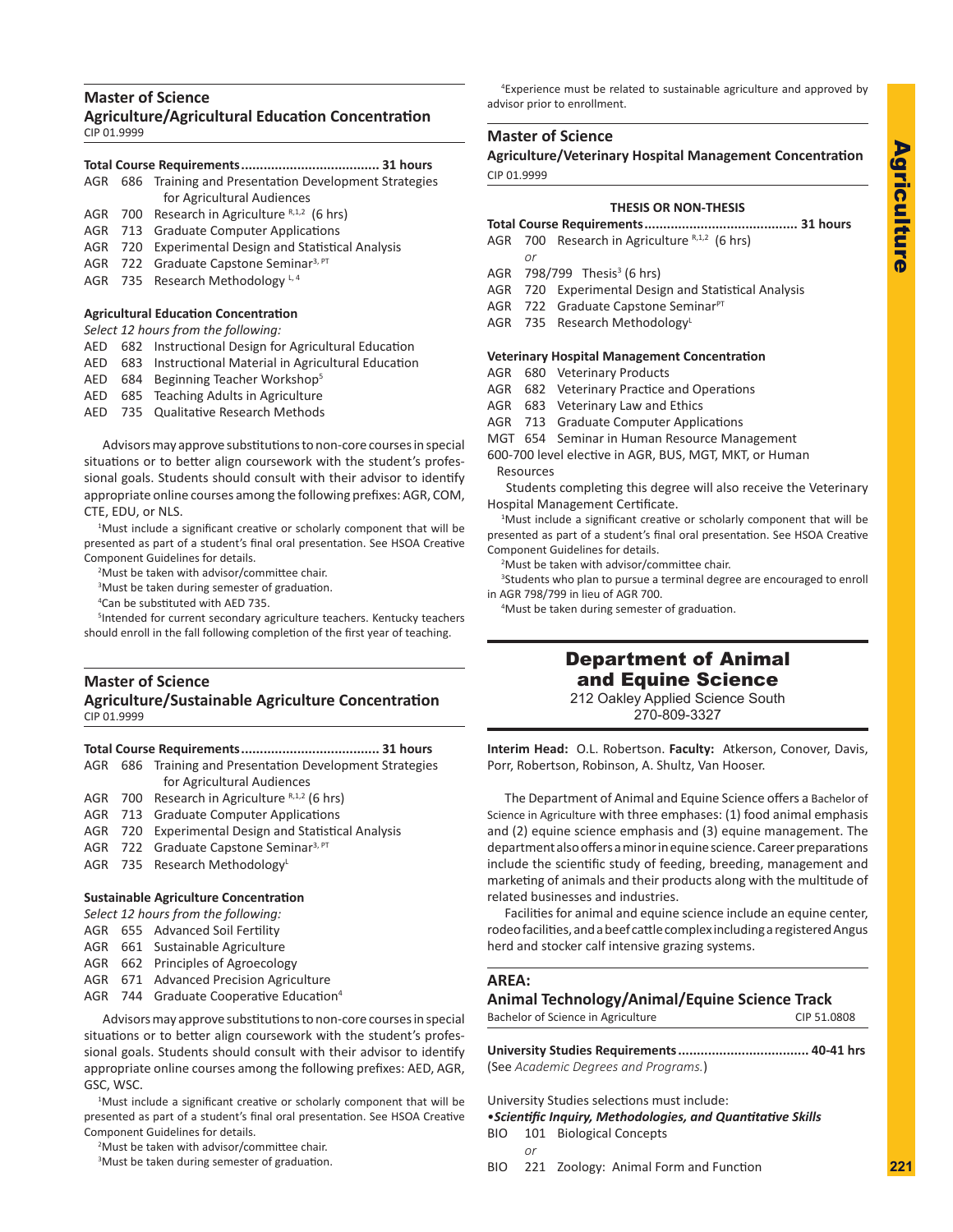|            |            | and one of the following:                                        |
|------------|------------|------------------------------------------------------------------|
| CHE        |            | 101 Consumer Chemistry                                           |
| CHE        |            | 105 Introductory Chemistry I                                     |
| CHE        |            | 201 General College Chemistry                                    |
|            |            | . Social and Self-Awareness and Responsible Citizenship          |
| AGR        | 199        | Contemporary Issues in Agriculture                               |
|            |            | • University Studies Elective                                    |
|            |            | Choose one of the following:                                     |
| <b>CHE</b> |            | 210/215 Brief Organic Chemistry and Organic                      |
|            |            | Chemistry Laboratory                                             |
| CHE        |            | 202 General Chemistry and Qualitative Analysis                   |
| GSC        |            | 101 The Earth and the Environment                                |
|            |            | GSC 102 Earth Through Time                                       |
| GSC        |            | 199 Earth Science                                                |
|            |            |                                                                  |
|            |            |                                                                  |
| AGR        |            | 100T Transitions                                                 |
| AGR        |            | 100 Animal Science                                               |
| AGR        |            | 300 Principles of Animal Nutrition                               |
|            |            | AGR 310 Applications in Animal Technology                        |
| AGR        |            | 339 Computer Applications for Agriculture                        |
|            |            | AGR 399 Professional Development Seminar I                       |
|            |            | AGR 504 Diseases of Livestock                                    |
|            |            | AGR 599 Agriculture Senior Capstone                              |
|            |            | and one of the following:                                        |
|            |            | AGR 170 Introduction to Agricultural Systems Technology          |
| AGR        |            | AGR 377 Agriculture Safety<br>375 Animals Emergency Preparedness |
|            |            | and one of the following:                                        |
|            |            | AGR 403 Equine Reproduction                                      |
|            |            | AGR 506 Reproductive Physiology                                  |
|            |            |                                                                  |
|            |            | AGR 523 Artificial Insemination Techniques for Cattle            |
|            |            |                                                                  |
|            |            | Choose one of the following emphases.                            |
|            |            | <b>Food Animal Emphasis</b>                                      |
| AGR        |            | 130 Agricultural Economics                                       |
|            |            | AGR 133 Field Applications for Agriculture                       |
|            |            | AGR 240 Crop Science                                             |
|            |            | AGR 345 Soil Science                                             |
|            |            | and two of the following:<br>AGR 311 Beef Science                |
| AGR        | 321        |                                                                  |
| AGR        |            | <b>Poultry Science</b>                                           |
| AGR        | 326        | 324 Veterinary Diagnostic Imaging<br><b>Swine Science</b>        |
|            |            | and one of the following:                                        |
| AGR        |            | 301 Livestock Judging and Evaluation                             |
| AGR        |            | 313 Livestock Production Management Systems                      |
| AGR        |            | 320 Livestock Behavioral Analysis                                |
| AGR        |            | 402 Advanced Livestock Judging                                   |
|            |            | and one of the following:                                        |
| AGR        |            | 502 Advanced Nutrition                                           |
| AGR        | 503        | <b>Genetics and Animal Breeding</b>                              |
| AGR        | 512        | Beef Cattle Management Systems                                   |
|            |            |                                                                  |
|            |            | <b>Equine Management Emphasis</b>                                |
| AGR        | 101        | Basic Stock Seat Horsemanship                                    |
|            | or         |                                                                  |
| AGR        | 111        | <b>Basic Forward Seat Equitation</b>                             |
| AGR        | 130        | <b>Agricultural Economics</b>                                    |
| AGR<br>AGR | 133<br>201 | Field Applications for Agriculture                               |
| AGR        | 302        | Intermediate Horsemanship<br><b>Horse Science</b>                |
| AGR        | 309        |                                                                  |
|            | or         | <b>Equine Facility Management</b>                                |

MAT 140 College Algebra

| AGR | 317            | <b>Equine Health Care and Management</b>                          |
|-----|----------------|-------------------------------------------------------------------|
| AGR | 318            | <b>Equine Forage Management</b>                                   |
|     | or             |                                                                   |
| AGR | 319            | <b>Equine Nutrition and Feeding</b>                               |
|     |                | and one of the following:                                         |
| AGR |                | 304 Advanced Stock Seat                                           |
| AGR | 306            | Advanced Forward Seat                                             |
|     |                | AGR 405 Equine Behavior Modification                              |
|     |                | AGR 514 Teaching Students Horsemanship                            |
|     |                | <b>Equine Science Emphasis</b>                                    |
| AGR | 101<br>or      | <b>Basic Stock Seat Horsemanship</b>                              |
| AGR |                | 111 Basic Forward Seat Equitation                                 |
| AGR |                | 130 Agricultural Economics                                        |
| AGR | 302            | Horse Science                                                     |
| AGR | 303            | <b>Advanced Horse Science</b>                                     |
| AGR | 309<br>or      | <b>Equine Facility Management</b>                                 |
| AGR | 317            | Equine Health Care and Management                                 |
| AGR | 315            | <b>Equine Exercise Physiology</b>                                 |
| AGR | 318<br>or      | <b>Equine Forage Management</b>                                   |
| AGR | 319            | <b>Equine Nutrition and Feeding</b>                               |
| AGR | 407            | <b>Equine Selection and Evaluation</b>                            |
|     |                | 12 hrs                                                            |
|     |                | Choose the following support courses for the equine management or |
|     |                | equine science emphases only:                                     |
|     |                | <b>Equine Management</b>                                          |
|     |                | AGR 330 Principles of Agribusiness                                |
|     |                | AGR 333 Agribusiness Records and Analysis                         |
|     |                | AGR 433 Farm Management                                           |
|     |                | MGT 350 Fundamentals of Management                                |
|     | Equino Coionco |                                                                   |

- **Equine Science**
- AGR 133 Field Applications for Agriculture
- AGR 240 Crop Science AGR 345 Soil Science
- AGR 328 Statistics for Food and Agriculture

**Unrestricted Electives .................................................. 18-33 hrs**

**Total Curriculum Requirements ........................................ 120 hrs**

**Equine Science Minor......................................................... 21 hrs** Program must include 15 hours of required courses: AGR 101 or 111; and AGR 201, 302, 303, and 317. Six additional hours of upper-level equine courses must be.

# Department of Veterinary Technology and Pre-Veterinary Medicine

A. Carman Animal Health Technology Center 270-809-7001

**Head:** Terry Canerdy. **Faculty:** Canerdy, DeWees, Hoffman, Jones, Papajeski, Provine, Vaughn-Doom.

The Veterinary Technology Program at Murray State University is one of only 25 schools in the nation that offers a fully accredited bachelor of science degree in the area of veterinary technology. Students are also given the track to complete the prerequisite courses required by any of the thirty veterinary schools in the U.S. The program involves hands-on experience with many animal species including

Agriculture

Agriculture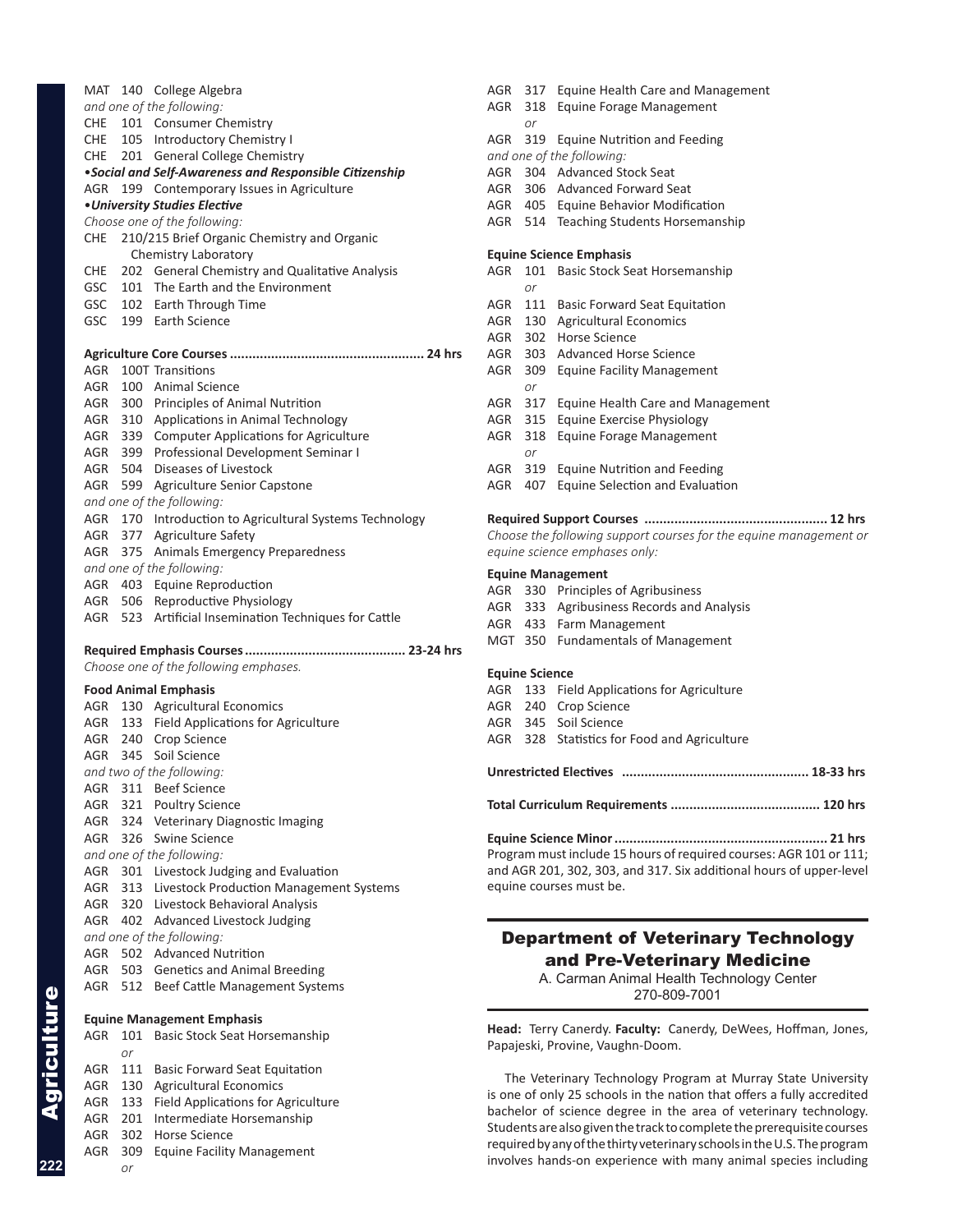small, large, and exotic animals. The program has been continually accredited by the American Veterinary Medical Association (AVMA) since 1986. Facilities for the Veterinary Technology/Pre-Veterinary Medicine program include classrooms and laboratories at the A. Carman Veterinary Technology Center and the university farms. This program is not only academically challenging, but provides students the opportunity to gain valuable hands-on experience.

A portion of the veterinarian technology curriculum will involve students taking courses, which have been labeled the BVC (Breathitt Veterinary Center) courses. The BVC courses include AGR 340, AGR 400, AGR 410, AGR 420, and AGR 430. BVC courses must be taken together in one semester. Because the Veterinary Technology/Pre-Veterinary Medicine program is an accredited program, available space is limited to ensure the quality of instruction. Registration in BVC courses is based on available openings. The veterinary technology program will make every effort to ensure that students who need BVC courses will be placed, but no guarantee is made that the student will be enrolled during the preferred semester. Applications are due February  $1^{st}$  for the fall term and September  $1^{st}$  for the spring term. Once completed applications are reviewed, students will be notified of their placement into BVC courses by March 1st for the fall semester and October 1<sup>st</sup> for the spring semester.

The following prerequisites are required for the BVC classes: AGR 310, AGR 322, AGR 332, 329 and eight hours of chemistry. The student must have a grade of *C* or higher in these courses before being considered. After the prerequisites have been evaluated, the following criteria will be reviewed in order to determine the student's placement into the BVC courses:

• Completed applications were submitted by the appropriate deadline.

• BVC courses are the ONLY classes remaining.

• BVC courses plus one other course are the only classes remaining.

• Unavoidable course conflicts will be evaluated on a case by case basis.

• Once the placed students are enrolled any space available will be given to students on a first come basis.

*The following courses are required by the American Veterinary Medical Association for Veterinary Technician certification:**AGR 310, 322, 324, 329, 331, 332, 340, 400, 410, 420, 430, 504, 506, 510, 511, 540, 550, 590, and 599.*

#### **AREA:**

#### **Animal Technology/Veterinary Technology Track** Bachelor of Science in Agriculture CIP 51.0808

ACCREDITED BY: American Veterinary Medical Association

(See *Academic Degrees and Programs.*)

University Studies selections must include:

# •*Scientific Inquiry, Methodologies, and Quantitative Skills*

BIO 101 Biological Concepts

CHE 105 Introductory Chemistry I

MAT 140 College Algebra

•*Social and Self-Awareness and Responsible Citizenship*

AGR 199 Contemporary Issues in Agriculture

Ethics, Social Responsibility and Civic Engagement sub-category elective

#### •*University Studies Electives*

CHE 210 Brief Organic Chemistry

CHE 215 Organic Chemistry Laboratory

# **Agriculture Core Courses.................................................... 24 hrs** AGR 100T Transitions

AGR 100 Animal Science

- AGR 300 Principles of Animal Nutrition
- AGR 310 Applications in Animal Technology
- AGR 339 Computer Applications for Agriculture
- AGR 399 Professional Development Seminar I
- AGR 504 Diseases of Livestock<sup>1</sup>
- AGR 599 Agriculture Senior Capstone
- *and one of the following:*
- AGR 170 Introduction to Agricultural Systems Technology
- AGR 377 Agriculture Safety
- AGR 375 Animals Emergency Preparedness
- *and one of the following:*
- AGR 403 Equine Reproduction
- AGR 506 Reproductive Physiology
- AGR 523 Artificial Insemination Techniques for Cattle

|  |        | AGR 322 Introduction to Veterinary Laboratory I |
|--|--------|-------------------------------------------------|
|  |        | AGR 324 Veterinary Diagnostic Imaging           |
|  |        | AGR 329 Introductory Veterinary Laboratory II   |
|  |        | AGR 332 Veterinary Nursing                      |
|  |        | AGR 510 Animal Anatomy and Physiology           |
|  |        | AGR 540 Veterinary Surgery and Anesthesia       |
|  |        | AGR 489 Cooperative Education/Internship        |
|  | $\sim$ |                                                 |

#### **Required Support Courses............................................. 30-31 hrs**

*Choose one of the following support courses emphases:*

#### **Veterinary Technology Emphasis**

|  | AGR 331 Small Animal Diseases                                 |
|--|---------------------------------------------------------------|
|  | AGR 340 Veterinary Laboratory Sciences                        |
|  | AGR 400 Veterinary Microbiology <sup>1</sup>                  |
|  | AGR 410 Advanced Veterinary Hematology <sup>1</sup>           |
|  | AGR $\,$ 420 Veterinary Clinical Chemistry <sup>1</sup>       |
|  | AGR 430 Veterinary Parasitology <sup>1</sup>                  |
|  | AGR 511 Animal Anatomy and Physiology Laboratory <sup>1</sup> |
|  | AGR 550 Applied Pharmacology <sup>1</sup>                     |
|  |                                                               |

Approved Electives (6 hrs)

#### **Large Animal Emphasis**

- AGR 313 Livestock Production Management Systems
- AGR 340 Veterinary Laboratory Sciences
- AGR 400 Veterinary Microbiology<sup>1</sup>
- AGR 410 Advanced Veterinary Hematology
- AGR 420 Veterinary Clinical Chemistry
- AGR 430 Veterinary Parasitology
- AGR 511 Animal Anatomy and Physiology Laboratory
- AGR 550 Applied Pharmacology

AGR Elective - Animal Science or Animal Health Technology

- *and one of the following:*
- AGR 302 Horse Science
- AGR 311 Beef Science
- AGR 326 Swine Science

#### **Zoological Animal Health Technology Emphasis**

- AGR 331 Small Animal Diseases
- AGR 340 Veterinary Laboratory Sciences
- AGR 400 Veterinary Microbiology1
- AGR 410 Advanced Veterinary Hematology
- AGR 420 Veterinary Clinical Chemistry
- AGR 430 Veterinary Parasitology
- *or*
- AGR 590 Internship in Animal Technology